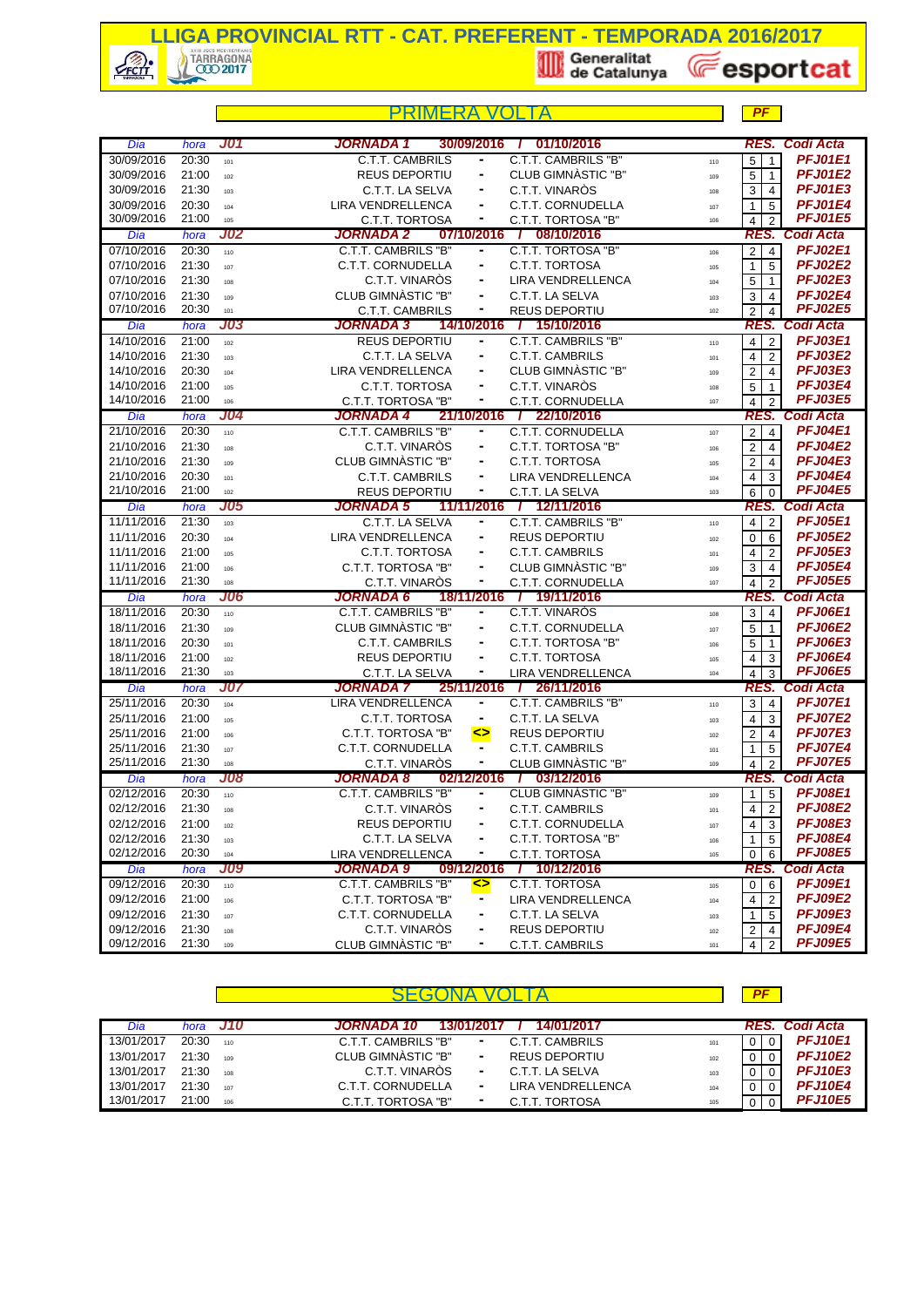## **LLIGA PROVINCIAL RTT - CAT. PREFERENT - TEMPORADA 2016/2017**<br> **A TARRAGONA**<br> **A GEORGE CATE LIGA CONSTRUES AND RESPONSE AND RESPONSE AND RESPONSE AND RESPONSE AND RESPONSIVE**  $\mathcal{L}$ **E**esportcat

| Dia                      | hora           | J11        | JORNADA 11                                          | 20/01/2017 /                 | 21/01/2017                                  |                                            | RES. Codi Acta                   |
|--------------------------|----------------|------------|-----------------------------------------------------|------------------------------|---------------------------------------------|--------------------------------------------|----------------------------------|
| 20/01/2017               | 21:00          | 106        | C.T.T. TORTOSA "B"                                  | $\frac{1}{2}$                | C.T.T. CAMBRILS "B"                         | $\mathbf 0$<br>$\mathbf 0$<br>110          | <b>PFJ11E1</b>                   |
| 20/01/2017               | 21:00          | 105        | C.T.T. TORTOSA                                      | ۰                            | C.T.T. CORNUDELLA                           | $\mathbf 0$<br>$\Omega$<br>107             | <b>PFJ11E2</b>                   |
| 20/01/2017               | 20:30          | 104        | <b>LIRA VENDRELLENCA</b>                            | $\overline{\phantom{a}}$     | C.T.T. VINARÒS                              | $\mathbf 0$<br>$\Omega$<br>108             | <b>PFJ11E3</b>                   |
| 20/01/2017               | 21:30          | 103        | C.T.T. LA SELVA                                     | ۰                            | CLUB GIMNASTIC "B"                          | 0<br>$\Omega$<br>109                       | <b>PFJ11E4</b>                   |
| 20/01/2017               | 21:00          | 102        | <b>REUS DEPORTIU</b>                                | ۰                            | <b>C.T.T. CAMBRILS</b>                      | $\mathbf 0$<br>$\Omega$<br>101             | <b>PFJ11E5</b>                   |
| Dia                      | hora           | J12        | JORNADA 12                                          | 27/01/2017                   | 28/01/2017<br>$\top$                        | RES.                                       | Codi Acta                        |
| 27/01/2017               | 20:30          | 110        | C.T.T. CAMBRILS "B"                                 |                              | <b>REUS DEPORTIU</b>                        | $\Omega$<br>$\Omega$<br>102                | <b>PFJ12E1</b>                   |
| 27/01/2017               | 20:30          | 101        | <b>C.T.T. CAMBRILS</b>                              | $\blacksquare$               | C.T.T. LA SELVA                             | $\Omega$<br>$\Omega$<br>103                | <b>PFJ12E2</b>                   |
| 27/01/2017               | 21:30          | 109        | CLUB GIMNASTIC "B"                                  |                              | <b>LIRA VENDRELLENCA</b>                    | $\mathbf 0$<br>$\Omega$<br>104             | <b>PFJ12E3</b>                   |
| 27/01/2017               | 21:30          | 108        | C.T.T. VINARÒS                                      | $\overline{\phantom{a}}$     | C.T.T. TORTOSA                              | 0<br>$\Omega$<br>105                       | <b>PFJ12E4</b>                   |
| 27/01/2017               | 21:30          | 107        | C.T.T. CORNUDELLA                                   | ٠                            | C.T.T. TORTOSA "B"                          | $\mathbf 0$<br>$\mathbf 0$<br>106          | <b>PFJ12E5</b>                   |
| Dia                      | hora           | J13        | <b>JORNADA 13</b>                                   |                              | 03/02/2017 / 04/02/2017                     | RES.                                       | Codi Acta                        |
| 03/02/2017               | 21:30          | 107        | C.T.T. CORNUDELLA                                   | ۰                            | <b>C.T.T. CAMBRILS "B"</b>                  | $\mathbf 0$<br>$\Omega$<br>110             | <b>PFJ13E1</b>                   |
| 03/02/2017               | 21:00          | 106        | C.T.T. TORTOSA "B"                                  |                              | C.T.T. VINARÒS                              | $\Omega$<br>0<br>108                       | <b>PFJ13E2</b>                   |
| 03/02/2017               | 21:00          | 105        | C.T.T. TORTOSA                                      | ۰                            | CLUB GIMNASTIC "B"                          | 0<br>$\Omega$<br>109                       | <b>PFJ13E3</b>                   |
| 03/02/2017               | 20:30          | 104        | <b>LIRA VENDRELLENCA</b>                            |                              | <b>C.T.T. CAMBRILS</b>                      | $\mathbf 0$<br>$\mathbf 0$<br>101          | <b>PFJ13E4</b>                   |
| 03/02/2017               | 21:30          | 103        | C.T.T. LA SELVA                                     | ۰                            | REUS DEPORTIU                               | $\Omega$<br>$\Omega$<br>102                | <b>PFJ13E5</b>                   |
| Dia                      | hora           | J14        | JORNADA 14                                          | 10/02/2017                   | 11/12/2017                                  | RES.                                       | Codi Acta                        |
| 10/02/2017               | 20:30          | 110        | C.T.T. CAMBRILS "B"                                 | $\frac{1}{2}$                | C.T.T. LA SELVA                             | $\mathbf 0$<br>$\Omega$<br>103             | <b>PFJ14E1</b>                   |
| 10/02/2017               | 21:00          | 102        | <b>REUS DEPORTIU</b>                                | ۰                            | <b>LIRA VENDRELLENCA</b>                    | $\mathbf 0$<br>$\Omega$<br>104             | <b>PFJ14E2</b>                   |
| 10/02/2017               | 20:30          | 101        | <b>C.T.T. CAMBRILS</b>                              | $\overline{\phantom{a}}$     | C.T.T. TORTOSA                              | $\mathbf 0$<br>$\Omega$<br>105             | <b>PFJ14E3</b>                   |
| 10/02/2017               | 21:30          | 109        | CLUB GIMNASTIC "B"                                  | $\blacksquare$               | C.T.T. TORTOSA "B"<br>C.T.T. VINARÒS        | $\Omega$<br>$\Omega$<br>106                | <b>PFJ14E4</b>                   |
| 10/02/2017               | 21:30          | 107        | C.T.T. CORNUDELLA                                   | ۰                            |                                             | $\Omega$<br>108                            | <b>PFJ14E5</b>                   |
|                          |                |            |                                                     |                              |                                             | $\mathbf 0$                                |                                  |
| Dia                      | hora           | J15        | JORNADA 15                                          |                              | 24/02/2017 / 25/02/2017                     |                                            | RES. Codi Acta                   |
| 24/02/2017               | 21:30          | 108        | C.T.T. VINARÓS                                      |                              | C.T.T. CAMBRILS "B"                         | $\mathbf 0$<br>$\mathbf 0$<br>110          | <b>PFJ15E1</b>                   |
| 24/02/2017               | 21:30          | 107        | C.T.T. CORNUDELLA                                   | $\qquad \qquad \blacksquare$ | CLUB GIMNASTIC "B"                          | $\mathbf 0$<br>$\mathbf 0$<br>109          | <b>PFJ15E2</b>                   |
| 24/02/2017               | 21:00          | 106        | C.T.T. TORTOSA "B"                                  |                              | <b>C.T.T. CAMBRILS</b>                      | $\mathbf 0$<br>$\Omega$<br>101             | <b>PFJ15E3</b>                   |
| 24/02/2017               | 21:00          | 105        | C.T.T. TORTOSA                                      | $\frac{1}{2}$                | <b>REUS DEPORTIU</b>                        | 0<br>$\Omega$<br>102                       | <b>PFJ15E4</b>                   |
| 24/02/2017               | 20:30          | 104        | <b>LIRA VENDRELLENCA</b>                            | ۰                            | C.T.T. LA SELVA                             | $\mathbf 0$<br>$\Omega$<br>103             | <b>PFJ15E5</b>                   |
| Dia                      | hora           | J16        | <b>JORNADA 16</b>                                   | 03/03/2017 /                 | 04/03/2017                                  | RES.                                       | Codi Acta                        |
| 03/03/2017               | 20:30          | 110        | C.T.T. CAMBRILS "B"                                 | $\overline{\phantom{0}}$     | <b>LIRA VENDRELLENCA</b>                    | $\Omega$<br>$\Omega$<br>104                | <b>PFJ16E1</b>                   |
| 03/03/2017               | 21:30          | 103        | C.T.T. LA SELVA                                     | $\blacksquare$               | C.T.T. TORTOSA                              | 0<br>$\Omega$<br>105                       | <b>PFJ16E2</b><br><b>PFJ16E3</b> |
| 03/03/2017               | 21:00          | 102        | <b>REUS DEPORTIU</b>                                | ◇                            | C.T.T. TORTOSA "B"                          | 0<br>$\Omega$<br>106                       |                                  |
| 03/03/2017<br>03/03/2017 | 20:30<br>21:30 | 101<br>109 | <b>C.T.T. CAMBRILS</b>                              | ۰                            | C.T.T. CORNUDELLA                           | $\mathbf 0$<br>$\Omega$<br>107<br>108      | <b>PFJ16E4</b><br><b>PFJ16E5</b> |
|                          |                | J17        | CLUB GIMNASTIC "B"                                  |                              | C.T.T. VINAROS                              | $\Omega$<br>$\Omega$<br>RES.               |                                  |
| Dia                      | hora<br>21:30  |            | JORNADA 17                                          | 10/03/2017                   | / 11/03/2017<br>C.T.T. CAMBRILS "B"         |                                            | Codi Acta<br><b>PFJ17E1</b>      |
| 10/03/2017<br>10/03/2017 | 20:30          | 109<br>101 | <b>CLUB GIMNASTIC "B"</b><br><b>C.T.T. CAMBRILS</b> | $\blacksquare$               | C.T.T. VINARÒS                              | 0<br>$\mathbf 0$<br>110<br>$\Omega$        |                                  |
| 10/03/2017               | 21:30          | 107        | C.T.T. CORNUDELLA                                   | $\blacksquare$               | <b>REUS DEPORTIU</b>                        | 0<br>108<br>$\Omega$                       | <b>PFJ17E2</b><br><b>PFJ17E3</b> |
| 10/03/2017               | 21:00          | 106        | C.T.T. TORTOSA "B"                                  | ۰                            |                                             | 0<br>102<br>$\mathbf 0$<br>$\Omega$<br>103 | <b>PFJ17E4</b>                   |
| 10/03/2017               | 21:00          | 105        | C.T.T. TORTOSA                                      | ۰                            | C.T.T. LA SELVA<br><b>LIRA VENDRELLENCA</b> | $\mathbf 0$<br>$\Omega$<br>104             | <b>PFJ17E5</b>                   |
| Dia                      | hora           | J18        | JORNADA 18                                          | 17/03/2017 /                 | 18/03/2017                                  |                                            | RES. Codi Acta                   |
| 17/03/2017               | 21:00          | 105        | <b>C.T.T. TORTOSA</b>                               |                              | C.T.T. CAMBRILS "B"                         | $\overline{0}$<br>$\mathbf 0$<br>110       | <b>PFJ18E1</b>                   |
| 17/03/2017               | 20:30          | 104        | <b>LIRA VENDRELLENCA</b>                            | $\blacksquare$               | C.T.T. TORTOSA "B"                          | $\mathbf 0$<br>$\Omega$<br>106             | <b>PFJ18E2</b>                   |
| 17/03/2017               | 21:30          | 103        | C.T.T. LA SELVA                                     |                              | C.T.T. CORNUDELLA                           | 0<br>$\Omega$<br>107                       | <b>PFJ18E3</b>                   |
| 17/03/2017               | 21:00          | 102        | <b>REUS DEPORTIU</b>                                | ٠                            | C.T.T. VINARÒS                              | 0<br>$\Omega$<br>108                       | <b>PFJ18E4</b>                   |

#### **CLASSIFICACIÓ PROVISIONAL SENSE APLICAR NORMATIVA DE DESEMPATS**

| PF |    |                      |   | s |   | <b>NP</b> | <b>PF</b> |    | Pt |
|----|----|----------------------|---|---|---|-----------|-----------|----|----|
|    |    | <b>REUS DEPORTIU</b> | 9 | 9 | 0 | 0         | 41        | 15 | 18 |
|    | 2  | C.T.T. TORTOSA       | 9 | 8 |   | 0         | 41        | 15 | 16 |
|    | 3  | C.T.T. VINAROS       | 9 | 6 | 3 | 0         | 30        | 26 | 12 |
|    | 4  | CLUB GIMNASTIC "B"   | 9 | 5 | 4 | 0         | 30        | 26 | 10 |
|    | 4  | C.T.T. TORTOSA "B"   | 9 | 5 |   | 0         | 29        | 26 | 10 |
|    | 4  | C.T.T. LA SELVA      | 9 | 5 | 4 | 0         | 28        | 30 | 10 |
|    | 7  | C.T.T. CAMBRILS      | 9 | 4 | 5 | 0         | 29        | 26 | 8  |
|    | 8  | C.T.T. CORNUDELLA    | 9 | 2 |   | 0         | 20        | 35 | 4  |
|    | 9  | C.T.T. CAMBRILS "B"  | 9 |   | 8 | 0         | 17        | 39 | 2  |
|    | 10 | LIRA VENDRELLENCA    | 9 |   | 9 |           | 15        | 42 |    |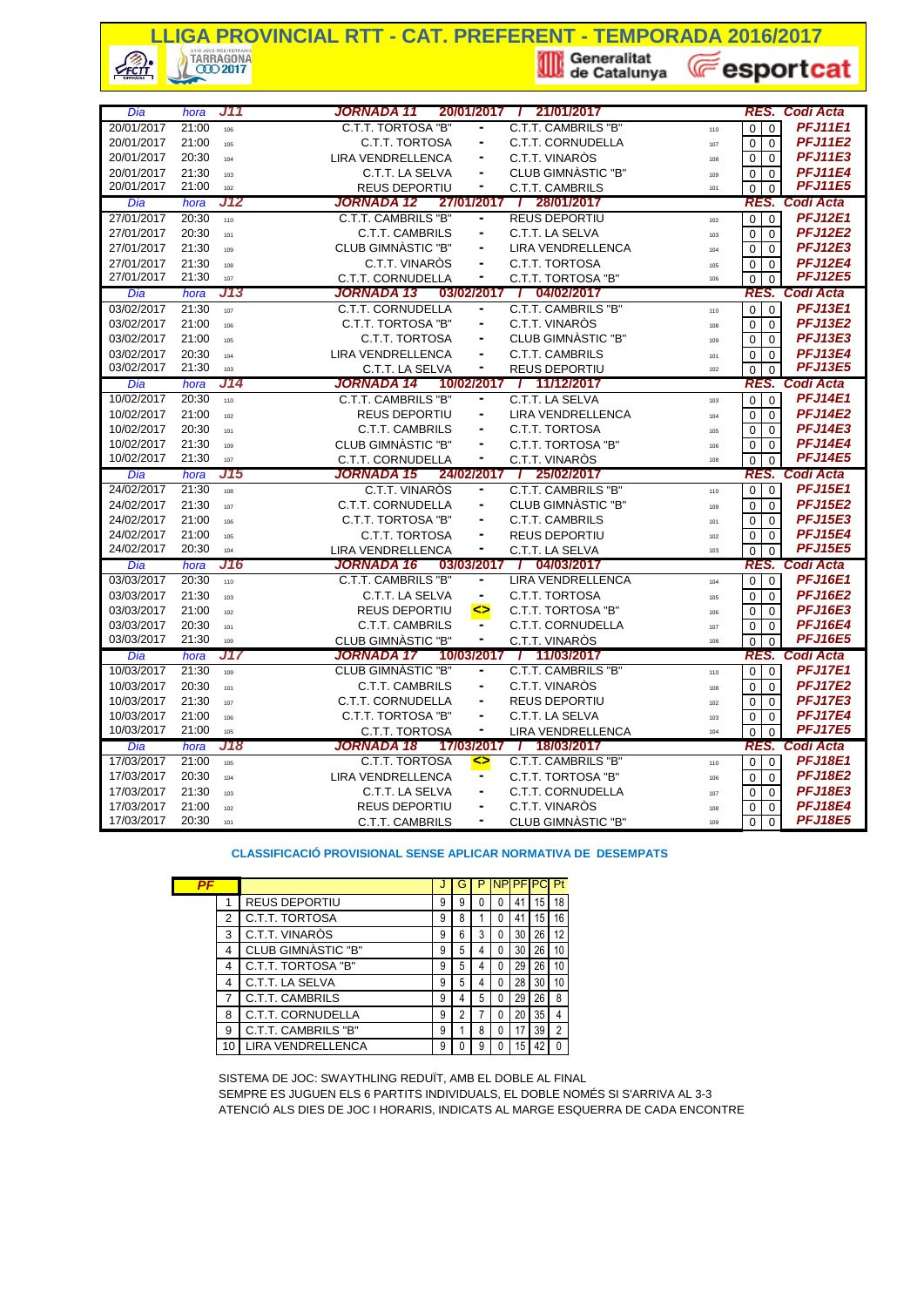

**E**esportcat

|                          |                    |            |                                                           |                                         | PM                               |                                  |
|--------------------------|--------------------|------------|-----------------------------------------------------------|-----------------------------------------|----------------------------------|----------------------------------|
| Dia                      | hora               | J01        | <b>JORNADA 1</b><br>30/09/2016                            | 01/10/2016                              |                                  | <b>RES. Codi Acta</b>            |
| 30/09/2016               | 21:30              |            | <b>CLUB GIMNASTIC "C"</b><br>۰                            | <b>CLUB GIMNASTIC "D"</b>               | $\overline{4}$<br>$\overline{2}$ | <b>PMJ01E1</b>                   |
| 30/09/2016               | 21:00              | 201<br>202 | A.E.C. REUS<br>۰                                          | 210<br>LIRA VENDRELLENCA "B"            | 3<br>$\overline{4}$              | <b>PMJ01E2</b>                   |
| 30/09/2016               | 21:30              | 203        | C.T.T. LA SELVA "B"                                       | 209<br>C.T.T. ALMOSTER "B"              | 4<br>$\overline{2}$              | <b>PMJ01E3</b>                   |
| 30/09/2016               | 20:30              | 204        | C.T.T. CAMBRILS "C"<br>÷                                  | 208<br>C.J. ULLDECONA                   | 2<br>$\overline{4}$              | <b>PMJ01E4</b>                   |
| 30/09/2016               | 21:00              | 205        | C.T.T. AMPOSTA "B"<br>٠                                   | 207<br>C.T.T. AMPOSTA<br>206            | $\mathbf 0$<br>6                 | <b>PMJ01E5</b>                   |
| Dia                      | hora               | J02        | JORNADA 2<br>07/10/2016                                   | 08/10/2016<br>$\mathcal{L}$             | RES.                             | <b>Codi Acta</b>                 |
| 07/10/2016               | 21:30              | 210        | CLUB GIMNASTIC "D"<br>۰                                   | C.T.T. AMPOSTA<br>206                   | 5<br>$\mathbf{1}$                | <b>PMJ02E1</b>                   |
| 07/10/2016               | 20:30              | 207        | C.J. ULLDECONA<br>۰                                       | C.T.T. AMPOSTA "B"<br>205               | 6<br>$\mathbf 0$                 | <b>PMJ02E2</b>                   |
| 08/10/2016               | 11:00              | 208        | C.T.T. ALMOSTER "B"                                       | C.T.T. CAMBRILS "C"<br>204              | 5<br>$\mathbf{1}$                | <b>PMJ02E3</b>                   |
| 07/10/2016               | 20:30              | 209        | LIRA VENDRELLENCA "B"<br>-                                | C.T.T. LA SELVA "B"<br>203              | 3<br>$\overline{4}$              | <b>PMJ02E4</b>                   |
| 07/10/2016               | 21:30              | 201        | CLUB GIMNASTIC "C"<br>۰                                   | A.E.C. REUS<br>202                      | 6<br>$\Omega$                    | <b>PMJ02E5</b>                   |
| Dia                      | hora               | <b>J03</b> | <b>JORNADA 3</b>                                          | 14/10/2016 / 15/10/2016                 |                                  | RES. Codi Acta                   |
| 14/10/2016               | $\overline{2}1:00$ | 202        | A.E.C. REUS<br>٠                                          | CLUB GIMNASTIC "D"<br>210               | 5<br>$\mathbf{1}$                | <b>PMJ03E1</b>                   |
| 14/10/2016               | 21:30              | 203        | C.T.T. LA SELVA "B"<br>÷                                  | CLUB GIMNASTIC "C"<br>201               | $\overline{c}$<br>$\overline{4}$ | <b>PMJ03E2</b>                   |
| 14/10/2016               | 20:30              | 204        | C.T.T. CAMBRILS "C"<br>۰                                  | LIRA VENDRELLENCA "B"<br>209            | 5<br>$\overline{1}$              | <b>PMJ03E3</b>                   |
| 14/10/2016               | 21:00              | 205        | C.T.T. AMPOSTA "B"<br>۰                                   | C.T.T. ALMOSTER "B"<br>208              | 1<br>5                           | <b>PMJ03E4</b>                   |
| 14/10/2016               | 21:00              | 206        | C.T.T. AMPOSTA<br>۰                                       | C.J. ULLDECONA<br>207                   | $\overline{2}$<br>$\overline{4}$ | <b>PMJ03E5</b>                   |
| Dia                      | hora               | J04        | JORNADA 4<br>21/10/2016                                   | / 22/10/2016                            |                                  | RES. Codi Acta                   |
| 21/10/2016               | 21:30              | 210        | CLUB GIMNASTIC "D"                                        | C.J. ULLDECONA<br>207                   | 5<br>$\vert$ 1                   | <b>PMJ04E1</b>                   |
| 22/10/2016               | 11:00              | 208        | C.T.T. ALMOSTER "B"<br>۰                                  | C.T.T. AMPOSTA<br>206                   | 5<br>1                           | <b>PMJ04E2</b>                   |
| 21/10/2016               | 20:30              | 209        | LIRA VENDRELLENCA "B"<br>۰                                | C.T.T. AMPOSTA "B"<br>205               | 3<br>4                           | <b>PMJ04E3</b>                   |
| 21/10/2016               | 21:30              | 201        | CLUB GIMNÀSTIC "C"                                        | C.T.T. CAMBRILS "C"<br>204              | 2<br>$\overline{4}$              | <b>PMJ04E4</b>                   |
| 21/10/2016               | 21:00              | 202        | ۰<br>A.E.C. REUS                                          | C.T.T. LA SELVA "B"<br>203              | 5<br>$\mathbf{1}$                | <b>PMJ04E5</b>                   |
| Dia                      | hora               | J05        | JORNADA 5<br>11/11/2016                                   | / 12/11/2016                            | RES.                             | Codi Acta                        |
| 11/11/2016               | 21:30              | 203        | C.T.T. LA SELVA "B"<br>۰                                  | <b>CLUB GIMNASTIC "D"</b><br>210        | $\overline{2}$<br>$\overline{4}$ | <b>PMJ05E1</b>                   |
| 11/11/2016               | 20:30              | 204        | C.T.T. CAMBRILS "C"<br>۰                                  | A.E.C. REUS<br>202                      | 5<br>$\overline{1}$              | <b>PMJ05E2</b>                   |
| 11/11/2016               | 21:00              | 205        | C.T.T. AMPOSTA "B"                                        | CLUB GIMNASTIC "C"<br>201               | 5<br>1                           | <b>PMJ05E3</b>                   |
| 11/11/2016               | 21:00              | 206        | C.T.T. AMPOSTA<br>۰                                       | LIRA VENDRELLENCA "B"<br>209            | 5<br>$\overline{1}$              | <b>PMJ05E4</b>                   |
| 12/11/2016               | 11:00              | 208        | C.T.T. ALMOSTER "B"<br>٠                                  | C.J. ULLDECONA<br>207                   | 3<br>$\overline{4}$              | <b>PMJ05E5</b>                   |
| Dia                      | hora               | <b>J06</b> | 18/11/2016<br>JORNADA 6                                   | / 19/11/2016                            | RES.                             | Codi Acta                        |
| 18/11/2016               | 21:30              | 210        | <b>CLUB GIMNASTIC "D"</b><br>$\qquad \qquad \blacksquare$ | C.T.T. ALMOSTER "B"<br>208              | $\overline{2}$<br>$\overline{4}$ | <b>PMJ06E1</b><br><b>PMJ06E2</b> |
| 18/11/2016               | 20:30<br>21:30     | 209        | LIRA VENDRELLENCA "B"<br>۰<br>۰                           | C.J. ULLDECONA<br>207<br>C.T.T. AMPOSTA | 5<br>$\overline{1}$              | <b>PMJ06E3</b>                   |
| 18/11/2016<br>18/11/2016 | 21:00              | 201        | CLUB GIMNASTIC "C"<br>A.E.C. REUS<br>۰                    | 206<br>C.T.T. AMPOSTA "B"               | 2<br>4                           | <b>PMJ06E4</b>                   |
| 18/11/2016               | 21:30              | 202<br>203 | C.T.T. LA SELVA "B"                                       | 205<br>C.T.T. CAMBRILS "C"<br>204       | 4<br>3<br>$\overline{2}$<br>4    | <b>PMJ06E5</b>                   |
| Dia                      | hora               | J07        | <b>JORNADA 7</b><br>25/11/2016 /                          | 26/11/2016                              |                                  | <b>RES. Codi Acta</b>            |
| 25/11/2016               | 20:30              | 204        | <b>C.T.T. CAMBRILS "C"</b><br>-                           | CLUB GIMNASTIC "D"<br>210               | $\overline{4}$<br>$\overline{2}$ | <b>PMJ07E1</b>                   |
| 25/11/2016               | 21:00              | 205        | C.T.T. AMPOSTA "B"<br>۰                                   | C.T.T. LA SELVA "B"<br>203              | 5<br>$\mathbf{1}$                | <b>PMJ07E2</b>                   |
| 25/11/2016               | 21:00              | 206        | C.T.T. AMPOSTA<br>۰                                       | A.E.C. REUS<br>202                      | 6<br>$\mathbf 0$                 | <b>PMJ07E3</b>                   |
| 25/11/2016               | 20:30              | 207        | C.J. ULLDECONA                                            | CLUB GIMNASTIC "C"<br>201               | $\overline{c}$<br>$\overline{4}$ | <b>PMJ07E4</b>                   |
| 26/11/2016               | 11:00              | 208        | C.T.T. ALMOSTER "B"<br>۰                                  | LIRA VENDRELLENCA "B"<br>209            | 5                                | <b>PMJ07E5</b>                   |
| Dia                      | hora               | J08        | 02/12/2016<br>JORNADA 8<br>- 1                            | 03/12/2016                              |                                  | RES. Codi Acta                   |
| 02/12/2016               | $\overline{2}1:30$ | 210        | CLUB GIMNASTIC "D"                                        | LIRA VENDRELLENCA "B"<br>209            | $4 \mid 2 \mid$                  | <b>PMJ08E1</b>                   |
| 02/12/2016               | 21:30              | 201        | CLUB GIMNASTIC "C"                                        | C.T.T. ALMOSTER "B"<br>208              | $\overline{2}$<br>4              | <b>PMJ08E2</b>                   |
| 02/12/2016               | 21:00              | 202        | A.E.C. REUS                                               | C.J. ULLDECONA<br>207                   | $\mathbf 0$<br>6                 | <b>PMJ08E3</b>                   |
| 02/12/2016               | 21:30              | 203        | C.T.T. LA SELVA "B"<br>۰                                  | C.T.T. AMPOSTA<br>206                   | 0<br>$\mathbf 0$                 | <b>PMJ08E4</b>                   |
| 02/12/2016               | 20:30              | 204        | wo<br>C.T.T. CAMBRILS "C"                                 | C.T.T. AMPOSTA "B"<br>205               | 6<br>$\overline{0}$              | <b>PMJ08E5</b>                   |
| Dia                      | hora               | <b>J09</b> | JORNADA 9<br>09/12/2016                                   | 1 10/12/2016                            | RES.                             | <b>Codi Acta</b>                 |
| 09/12/2016               | 21:00              | 205        | C.T.T. AMPOSTA "B"                                        | <b>CLUB GIMNASTIC "D"</b><br>210        | 6<br>0                           | <b>PMJ09E1</b>                   |
| 09/12/2016               | 21:00              | 206        | C.T.T. AMPOSTA<br>۰                                       | C.T.T. CAMBRILS "C"<br>204              | 5<br>$\mathbf{1}$                | <b>PMJ09E2</b>                   |
| 09/12/2016               | 20:30              | 207        | C.J. ULLDECONA                                            | C.T.T. LA SELVA "B"<br>203              | 5<br>1                           | <b>PMJ09E3</b>                   |
| 10/12/2016               | 11:00              | 208        | C.T.T. ALMOSTER "B"<br>۰                                  | A.E.C. REUS<br>202                      | 5<br>$\overline{1}$              | <b>PMJ09E4</b>                   |
| 09/12/2016               | 20:30              | 209        | LIRA VENDRELLENCA "B"<br>٠                                | CLUB GIMNASTIC "C"<br>201               | $\overline{2}$<br>$\overline{4}$ | <b>PMJ09E5</b>                   |

|            |       |       |                                                        | <b>PM</b> |                |
|------------|-------|-------|--------------------------------------------------------|-----------|----------------|
| Dia        | hora  | - J10 | 14/01/2017<br><b>JORNADA 10</b><br>13/01/2017          |           | RES. Codi Acta |
| 13/01/2017 | 21:30 | 210   | CLUB GIMNASTIC "D"<br>CLUB GIMNASTIC "C"<br>۰<br>201   | $\Omega$  | <b>PMJ10E1</b> |
| 13/01/2017 | 20:30 | 209   | LIRA VENDRELLENCA "B"<br>A.E.C. REUS<br>۰<br>202       |           | <b>PMJ10E2</b> |
| 14/01/2017 | 11:00 | 208   | C.T.T. LA SELVA "B"<br>C.T.T. ALMOSTER "B"<br>۰<br>203 |           | <b>PMJ10E3</b> |
| 13/01/2017 | 20:30 | 207   | C.T.T. CAMBRILS "C"<br>C.J. ULLDECONA<br>۰<br>204      | 0         | <b>PMJ10E4</b> |
| 13/01/2017 | 21:00 | 206   | C.T.T. AMPOSTA "B"<br>C.T.T. AMPOSTA<br>۰<br>205       | 0         | <b>PMJ10E5</b> |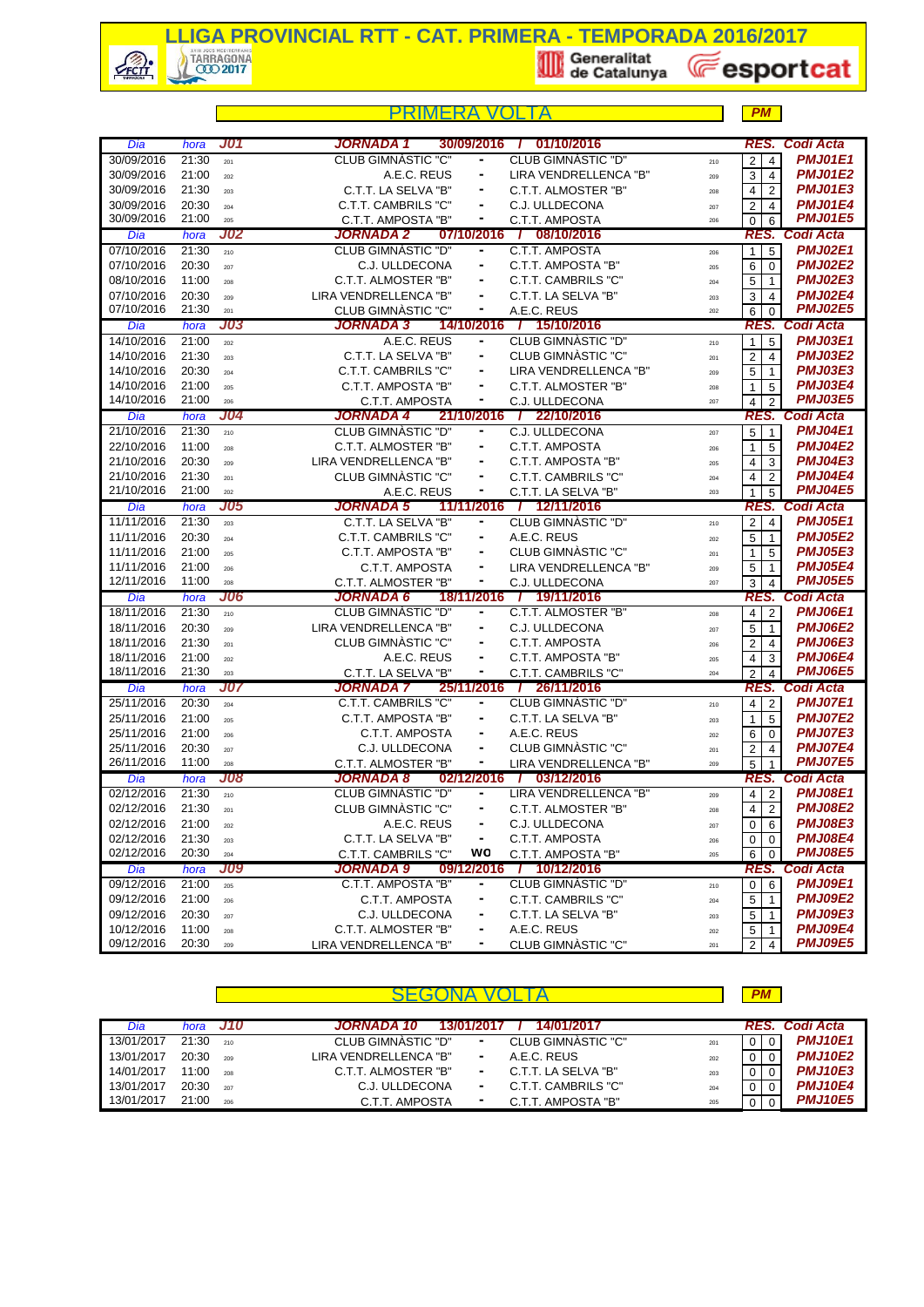## **LLIGA PROVINCIAL RTT - CAT. PRIMERA - TEMPORADA 2016/2017**<br> **A TARRAGONA**<br> **Export**

 $\frac{1}{\sqrt{r}}$ 

**E**esportcat

| Dia                      | hora           | J11        | 20/01/2017<br>JORNADA 11                             | / 21/01/2017                                        |                    | RES.                                                        | <b>Codi Acta</b>                 |
|--------------------------|----------------|------------|------------------------------------------------------|-----------------------------------------------------|--------------------|-------------------------------------------------------------|----------------------------------|
| 20/01/2017               | 21:00          | 206        | C.T.T. AMPOSTA                                       | CLUB GIMNASTIC "D"                                  |                    | $\mathbf 0$<br>$\mathbf 0$                                  | <b>PMJ11E1</b>                   |
| 20/01/2017               | 21:00          | 205        | C.T.T. AMPOSTA "B"<br>۰                              | C.J. ULLDECONA                                      | 210                | $\overline{0}$<br>$\Omega$                                  | <b>PMJ11E2</b>                   |
| 20/01/2017               | 20:30          |            | C.T.T. CAMBRILS "C"                                  | C.T.T. ALMOSTER "B"                                 | 207                | $\Omega$                                                    | <b>PMJ11E3</b>                   |
|                          | 21:30          | 204        |                                                      | LIRA VENDRELLENCA "B"                               | 208                | $\Omega$                                                    | <b>PMJ11E4</b>                   |
| 20/01/2017<br>20/01/2017 | 21:00          | 203        | C.T.T. LA SELVA "B"<br>٠                             |                                                     | 209                | $\Omega$<br>$\Omega$                                        | <b>PMJ11E5</b>                   |
|                          |                | 202<br>J12 | A.E.C. REUS<br>JORNADA 12                            | CLUB GIMNASTIC "C"<br>27/01/2017 / 28/01/2017       | 201                | $\Omega$<br>$\Omega$                                        | <b>Codi Acta</b>                 |
| Dia<br>27/01/2017        | hora<br>21:30  |            | <b>CLUB GIMNASTIC "D"</b>                            | A.E.C. REUS                                         |                    | RES.                                                        | <b>PMJ12E1</b>                   |
|                          |                | 210        | <b>CLUB GIMNÀSTIC "C"</b>                            | C.T.T. LA SELVA "B"                                 | 202                | $\mathbf 0$<br>$\mathbf 0$                                  | <b>PMJ12E2</b>                   |
| 27/01/2017               | 21:30          | 201        |                                                      |                                                     | 203                | $\mathbf 0$<br>$\mathbf 0$                                  |                                  |
| 27/01/2017               | 20:30          | 209        | LIRA VENDRELLENCA "B"<br>$\blacksquare$              | C.T.T. CAMBRILS "C"                                 | 204                | $\Omega$<br>$\Omega$                                        | <b>PMJ12E3</b>                   |
| 28/01/2017               | 11:00          | 208        | C.T.T. ALMOSTER "B"                                  | C.T.T. AMPOSTA "B"                                  | 205                | $\mathbf 0$<br>$\mathbf 0$                                  | <b>PMJ12E4</b>                   |
| 27/01/2017               | 20:30          | 207        | C.J. ULLDECONA<br>۰                                  | C.T.T. AMPOSTA                                      | 206                | $\mathbf 0$<br>$\Omega$                                     | <b>PMJ12E5</b>                   |
| Dia                      | hora           | J13        | JORNADA 13<br>03/02/2017                             | / 04/02/2017                                        |                    |                                                             | RES. Codi Acta                   |
| 03/02/2017               | 20:30          | 207        | C.J. ULLDECONA<br>٠                                  | CLUB GIMNASTIC "D"                                  | 210                | $\Omega$<br>$\overline{0}$                                  | <b>PMJ13E1</b>                   |
| 03/02/2017               | 21:00          | 206        | <b>C.T.T. AMPOSTA</b>                                | C.T.T. ALMOSTER "B"                                 | 208                | $\mathbf 0$<br>$\mathbf 0$                                  | <b>PMJ13E2</b>                   |
| 03/02/2017               | 21:00          | 205        | C.T.T. AMPOSTA "B"                                   | LIRA VENDRELLENCA "B"                               | 209                | $\mathbf 0$<br>$\mathbf 0$                                  | <b>PMJ13E3</b>                   |
| 03/02/2017               | 20:30          | 204        | C.T.T. CAMBRILS "C"                                  | CLUB GIMNASTIC "C"                                  | 201                | $\Omega$<br>$\Omega$                                        | <b>PMJ13E4</b>                   |
| 03/02/2017               | 21:30          | 203        | C.T.T. LA SELVA "B"                                  | A.E.C. REUS                                         | 202                | $\Omega$<br>$\Omega$                                        | <b>PMJ13E5</b>                   |
| Dia                      | hora           | J14        | JORNADA 14                                           | 10/02/2017 / 11/12/2017                             |                    |                                                             | RES. Codi Acta                   |
| 10/02/2017               | 21:30          | 210        | <b>CLUB GIMNASTIC "D"</b><br>$\blacksquare$          | C.T.T. LA SELVA "B"                                 | 203                | $\mathbf 0$<br>$\mathbf 0$                                  | <b>PMJ14E1</b>                   |
| 10/02/2017               | 21:00          | 202        | A.E.C. REUS<br>$\frac{1}{2}$                         | C.T.T. CAMBRILS "C"                                 | 204                | $\mathbf 0$<br>$\mathbf 0$                                  | <b>PMJ14E2</b>                   |
| 10/02/2017               | 21:30          | 201        | <b>CLUB GIMNÀSTIC "C"</b>                            | C.T.T. AMPOSTA "B"                                  | 205                | $\Omega$<br>$\Omega$                                        | <b>PMJ14E3</b>                   |
| 10/02/2017               | 20:30          | 209        | LIRA VENDRELLENCA "B"<br>$\overline{\phantom{a}}$    | C.T.T. AMPOSTA                                      | 206                | $\Omega$<br>$\Omega$                                        | <b>PMJ14E4</b>                   |
| 10/02/2017               | 20:30          | 207        | C.J. ULLDECONA                                       | C.T.T. ALMOSTER "B"                                 | 208                | $\mathbf 0$<br>$\Omega$                                     | <b>PMJ14E5</b>                   |
|                          |                |            |                                                      |                                                     |                    |                                                             |                                  |
| Dia                      | hora           | J15        | JORNADA 15<br>24/02/2017                             | 25/02/2017<br>$\top$                                |                    | RES.                                                        | <b>Codi Acta</b>                 |
| 25/02/2017               | 11:00          | 208        | C.T.T. ALMOSTER "B"                                  | <b>CLUB GIMNASTIC "D"</b>                           | 210                | $\mathbf 0$<br>$\Omega$                                     | <b>PMJ15E1</b>                   |
| 24/02/2017               | 20:30          | 207        | C.J. ULLDECONA<br>$\blacksquare$                     | LIRA VENDRELLENCA "B"                               | 209                | $\Omega$<br>$\Omega$                                        | <b>PMJ15E2</b>                   |
| 24/02/2017               | 21:00          | 206        | <b>C.T.T. AMPOSTA</b>                                | <b>CLUB GIMNÀSTIC "C"</b>                           | 201                | $\mathbf 0$<br>$\Omega$                                     | <b>PMJ15E3</b>                   |
| 24/02/2017               | 21:00          | 205        | C.T.T. AMPOSTA "B"                                   | A.E.C. REUS                                         | $\mathbf 0$<br>202 | $\mathbf 0$                                                 | <b>PMJ15E4</b>                   |
| 24/02/2017               | 20:30          | 204        | C.T.T. CAMBRILS "C"<br>۰                             | C.T.T. LA SELVA "B"                                 | 203                | $\Omega$<br>$\mathbf{0}$                                    | <b>PMJ15E5</b>                   |
| Dia                      | hora           | J16        | 03/03/2017<br>JORNADA 16                             | / 04/03/2017                                        |                    | RES.                                                        | Codi Acta                        |
| 03/03/2017               | 21:30          | 210        | CLUB GIMNASTIC "D"<br>۰                              | C.T.T. CAMBRILS "C"                                 | 204                | $\mathbf 0$<br>$\mathbf 0$                                  | <b>PMJ16E1</b>                   |
| 03/03/2017               | 21:30          | 203        | C.T.T. LA SELVA "B"                                  | C.T.T. AMPOSTA "B"                                  | 205                | $\mathbf 0$<br>$\mathbf 0$                                  | <b>PMJ16E2</b>                   |
| 03/03/2017               | 21:00          | 202        | A.E.C. REUS<br>$\frac{1}{2}$                         | C.T.T. AMPOSTA                                      | 206                | $\Omega$<br>$\Omega$                                        | <b>PMJ16E3</b>                   |
| 03/03/2017               | 21:30          | 201        | CLUB GIMNÀSTIC "C"                                   | C.J. ULLDECONA                                      | 207                | $\mathbf 0$<br>0                                            | <b>PMJ16E4</b>                   |
| 03/03/2017               | 20:30          | 209        | LIRA VENDRELLENCA "B"<br>۰                           | C.T.T. ALMOSTER "B"                                 | 208                | $\overline{0}$<br>$\Omega$                                  | <b>PMJ16E5</b>                   |
| Dia                      | hora           | J17        | JORNADA 17                                           | 10/03/2017 / 11/03/2017                             |                    | RES.                                                        | <b>Codi Acta</b>                 |
| 10/03/2017               | 20:30          | 209        | LIRA VENDRELLENCA "B"                                | <b>CLUB GIMNASTIC "D"</b>                           | $\mathbf 0$<br>210 | $\overline{0}$                                              | <b>PMJ17E1</b>                   |
| 11/03/2017               | 11:00          | 208        | C.T.T. ALMOSTER "B"                                  | CLUB GIMNASTIC "C"                                  | 201                | $\Omega$<br>$\Omega$                                        | <b>PMJ17E2</b>                   |
| 10/03/2017               | 20:30          | 207        | C.J. ULLDECONA                                       | A.E.C. REUS                                         | 202                | $\Omega$<br>$\Omega$                                        | <b>PMJ17E3</b>                   |
| 10/03/2017               |                | 206        | ۰                                                    | C.T.T. LA SELVA "B"                                 | 203                |                                                             | <b>PMJ17E4</b>                   |
| 10/03/2017               | 21:00<br>21:00 | 205        | <b>C.T.T. AMPOSTA</b>                                |                                                     | $\mathbf 0$<br>204 | 0                                                           | <b>PMJ17E5</b>                   |
| Dia                      |                | J18        | C.T.T. AMPOSTA "B"<br>JORNADA 18<br>17/03/2017       | C.T.T. CAMBRILS "C"<br>18/03/2017<br>$\overline{I}$ |                    | $\overline{0}$<br>$\mathbf 0$<br>RES.                       | Codi Acta                        |
| 17/03/2017               | hora<br>21:30  | 210        | <b>CLUB GIMNASTIC "D"</b>                            | C.T.T. AMPOSTA "B"                                  | 205                | $\mathbf 0$<br>$\mathbf 0$                                  | <b>PMJ18E1</b>                   |
|                          |                |            | ۰                                                    |                                                     |                    |                                                             |                                  |
| 17/03/2017               | 20:30          | 204        | <b>C.T.T. CAMBRILS "C"</b>                           | C.T.T. AMPOSTA                                      | 206                | $\mathbf 0$<br>$\mathbf 0$                                  | <b>PMJ18E2</b>                   |
| 17/03/2017<br>17/03/2017 | 21:30<br>21:00 | 203<br>202 | C.T.T. LA SELVA "B"<br>A.E.C. REUS<br>$\blacksquare$ | C.J. ULLDECONA<br>C.T.T. ALMOSTER "B"               | 207<br>208         | $\mathbf 0$<br>$\mathbf 0$<br>$\overline{0}$<br>$\mathbf 0$ | <b>PMJ18E3</b><br><b>PMJ18E4</b> |

**CLASSIFICACIÓ PROVISIONAL SENSE APLICAR NORMATIVA DE DESEMPATS**

| PМ |   |                       |   | G | P | <b>NPPFIP</b> |    |    | Pt             |
|----|---|-----------------------|---|---|---|---------------|----|----|----------------|
|    |   | C.T.T. AMPOSTA        | 8 | 8 |   | 0             | 40 | 8  | 16             |
|    | 2 | CLUB GIMNASTIC "C"    | 9 |   | 2 | 0             | 35 | 19 | 14             |
|    | 2 | CLUB GIMNASTIC "D"    | 9 |   | 2 | 0             | 35 | 19 | 14             |
|    | 4 | C.J. ULLDECONA        | 9 | 5 | 4 | 0             | 31 | 24 | 10             |
|    | 4 | C.T.T. CAMBRILS "C"   | 9 | 5 | 4 | 0             | 30 | 24 | 10             |
|    | 6 | C.T.T. ALMOSTER "B"   | 9 | 4 | 5 | 0             | 30 | 25 | 8              |
|    | 6 | C.T.T. LA SELVA "B"   | 8 | 4 |   | 0             | 25 | 24 | 8              |
|    | 8 | LIRA VENDRELLENCA "B" | 9 | 3 | 6 | 0             | 23 | 34 | 6              |
|    | 9 | A.E.C. REUS           | 9 |   | 8 | 0             |    | 45 | $\overline{2}$ |
|    |   | C.T.T. AMPOSTA "B"    | 9 | N | 9 |               | 9  |    |                |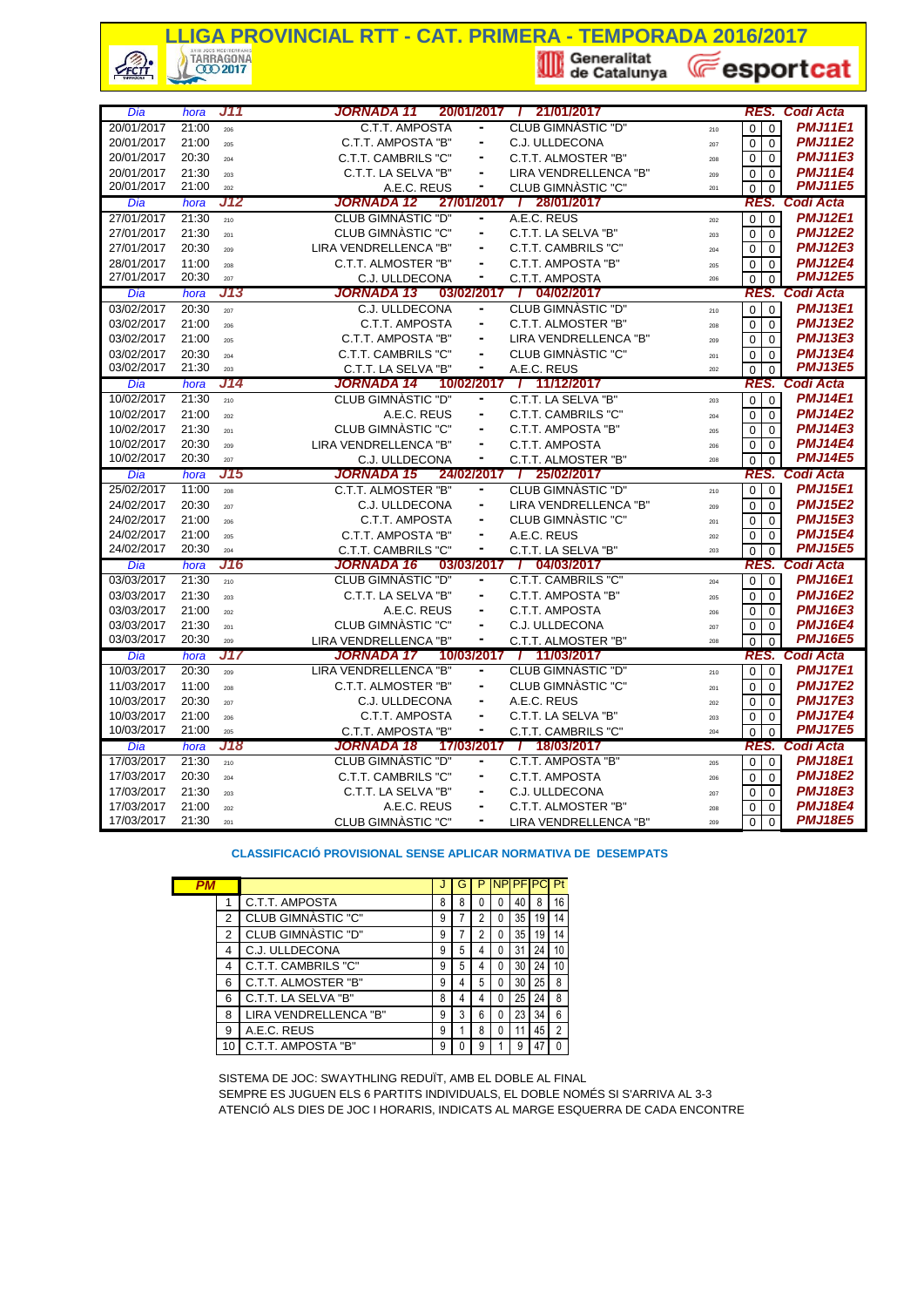

**E**esportcat

*SG*

|            |       |            | PRIMERA                   | V(                           |                              |     | <b>SG</b>                                 |                       |
|------------|-------|------------|---------------------------|------------------------------|------------------------------|-----|-------------------------------------------|-----------------------|
| Dia        | hora  | <b>J01</b> | JORNADA 1                 | 30/09/2016                   | 01/10/2016<br>$\mathcal{L}$  |     | RES.                                      | Codi Acta             |
| 30/09/2016 | 21:30 | 301        | C.T.T. SALOU              | -                            | C.T.T. VINARÓS "B"           | 310 | $\overline{2}$<br>4                       | <b>SGJ01E1</b>        |
| 30/09/2016 | 21:00 | 302        | <b>REUS DEPORTIU "B"</b>  | ۰                            | <b>REUS DEPORTIU "C"</b>     | 309 | $\overline{2}$<br>$\overline{4}$          | <b>SGJ01E2</b>        |
| 30/09/2016 | 20:30 | 303        | LIRA VENDRELLENCA "C"     | $\frac{1}{2}$                | C.T.T. LA SELVA "C"          | 308 | 2<br>4                                    | <b>SGJ01E3</b>        |
| 30/09/2016 | 20:30 | 304        | C.T.T. GANXETS PLOMS "B"  |                              | A.E.C. REUS "B"              | 307 | 5<br>$\overline{1}$                       | <b>SGJ01E4</b>        |
| 30/09/2016 | 21:00 | 305        | C.T.T. TORTOSA "C"        | ۰                            | C.T.T. ALMOSTER "C"          | 306 | $\mathbf 0$<br>6                          | <b>SGJ01E5</b>        |
| Dia        | hora  | <b>J02</b> | JORNADA 2                 | 07/10/2016                   | 7 08/10/2016                 |     |                                           | RES. Codi Acta        |
| 08/10/2016 | 11:00 | 306        | C.T.T. ALMOSTER "C"       | ۰                            | C.T.T. VINARÒS "B"           | 310 | $\mathbf{3}$<br>$\overline{4}$            | <b>SGJ02E1</b>        |
| 07/10/2016 | 21:00 | 307        | A.E.C. REUS "B"           | -                            | C.T.T. TORTOSA "C"           | 305 | $\mathbf 0$<br>6                          | <b>SGJ02E2</b>        |
| 07/10/2016 | 21:00 | 308        | C.T.T. LA SELVA "C"       | ۰                            | C.T.T. GANXETS PLOMS "B"     | 304 | $\overline{2}$<br>4                       | <b>SGJ02E3</b>        |
| 07/10/2016 | 21:00 | 309        | <b>REUS DEPORTIU "C"</b>  |                              | LIRA VENDRELLENCA "C"        | 303 | 3<br>4                                    | <b>SGJ02E4</b>        |
| 07/10/2016 | 21:30 | 301        | C.T.T. SALOU              | ۰                            | <b>REUS DEPORTIU "B"</b>     | 302 | $\mathbf 0$<br>6                          | <b>SGJ02E5</b>        |
| Dia        | hora  | <b>J03</b> | JORNADA 3                 | 14/10/2016                   | / 15/10/2016                 |     | RES.                                      | Codi Acta             |
| 14/10/2016 | 21:00 | 302        | <b>REUS DEPORTIU "B"</b>  | ۰                            | C.T.T. VINAROS "B"           | 310 | 6<br>$\overline{0}$                       | <b>SGJ03E1</b>        |
| 14/10/2016 | 20:30 | 303        | LIRA VENDRELLENCA "C"     | ۰                            | C.T.T. SALOU                 | 301 | $\overline{2}$<br>$\overline{4}$          | <b>SGJ03E2</b>        |
| 14/10/2016 | 21:00 | 309        | <b>REUS DEPORTIU "C"</b>  |                              | C.T.T. GANXETS PLOMS "B"     | 304 | 5<br>$\overline{1}$                       | <b>SGJ03E3</b>        |
| 14/10/2016 | 21:00 | 305        | C.T.T. TORTOSA "C"        |                              | C.T.T. LA SELVA "C"          | 308 | 2<br>$\overline{4}$                       | <b>SGJ03E4</b>        |
| 15/10/2016 | 11:00 | 306        | C.T.T. ALMOSTER "C"       | ۰                            | A.E.C. REUS "B"              | 307 | 6<br>$\overline{0}$                       | <b>SGJ03E5</b>        |
| Dia        | hora  | <b>J04</b> | JORNADA 4                 |                              | 21/10/2016 / 22/10/2016      |     |                                           | RES. Codi Acta        |
| 21/10/2016 | 21:30 | 310        | C.T.T. VINARÓS "B"        | ۰                            | A.E.C. REUS "B"              | 307 | 6<br>$\overline{0}$                       | <b>SGJ04E1</b>        |
| 21/10/2016 | 21:00 | 308        | C.T.T. LA SELVA "C"       |                              | C.T.T. ALMOSTER "C"          | 306 | 5<br>$\mathbf{1}$                         | <b>SGJ04E2</b>        |
| 21/10/2016 | 21:00 | 309        | <b>REUS DEPORTIU "C"</b>  | ۰                            | C.T.T. TORTOSA "C"           | 305 | 5<br>$\overline{1}$                       | <b>SGJ04E3</b>        |
| 21/10/2016 | 21:30 | 301        | C.T.T. SALOU              | ۰                            | C.T.T. GANXETS PLOMS "B"     | 304 | $\overline{2}$<br>4                       | <b>SGJ04E4</b>        |
| 21/10/2016 | 21:00 | 302        | <b>REUS DEPORTIU "B"</b>  | ۰                            | LIRA VENDRELLENCA "C"        | 303 | $\mathbf{1}$<br>5                         | <b>SGJ04E5</b>        |
| Dia        | hora  | <b>J05</b> | <b>JORNADA 5</b>          | 11/11/2016                   | 7 12/11/2016                 |     |                                           | RES. Codi Acta        |
| 11/11/2016 | 20:30 | 303        | LIRA VENDRELLENCA "C"     | ۰                            | C.T.T. VINARÓS "B"           | 310 | $\overline{2}$<br>$\overline{4}$          | <b>SGJ05E1</b>        |
| 11/11/2016 | 20:30 | 304        | C.T.T. GANXETS PLOMS "B"  | ۰                            | <b>REUS DEPORTIU "B"</b>     | 302 | 5<br>1                                    | <b>SGJ05E2</b>        |
| 11/11/2016 | 21:00 | 305        | C.T.T. TORTOSA "C"        | ۰                            | C.T.T. SALOU                 | 301 | 3<br>4                                    | <b>SGJ05E3</b>        |
| 12/11/2016 | 11:00 | 306        | C.T.T. ALMOSTER "C"       |                              | <b>REUS DEPORTIU "C"</b>     | 309 | 3<br>$\overline{4}$                       | <b>SGJ05E4</b>        |
| 11/11/2016 | 21:00 | 307        | A.E.C. REUS "B"           | $\qquad \qquad \blacksquare$ | C.T.T. LA SELVA "C"          | 308 | $\mathbf 0$<br>6                          | <b>SGJ05E5</b>        |
| Dia        | hora  | <b>J06</b> | JORNADA 6                 | 18/11/2016                   | 7 19/11/2016                 |     |                                           | RES. Codi Acta        |
| 18/11/2016 | 21:30 | 310        | C.T.T. VINAROS "B"        |                              | C.T.T. LA SELVA "C"          | 308 | $5^{\circ}$<br>$\mathbf{1}$               | <b>SGJ06E1</b>        |
| 18/11/2016 | 21:00 | 309        | REUS DEPORTIU "C"         | $\frac{1}{2}$                | A.E.C. REUS "B"              | 307 | 6<br>$\overline{0}$                       | <b>SGJ06E2</b>        |
| 18/11/2016 | 21:30 | 301        | C.T.T. SALOU              | ۰                            | C.T.T. ALMOSTER "C"          | 306 | 2<br>$\overline{4}$                       | <b>SGJ06E3</b>        |
| 18/11/2016 | 21:00 | 302        | <b>REUS DEPORTIU "B"</b>  | ۰                            | C.T.T. TORTOSA "C"           | 305 | 3<br>$\overline{4}$                       | <b>SGJ06E4</b>        |
| 18/11/2016 | 20:30 | 303        | LIRA VENDRELLENCA "C"     | ۰                            | C.T.T. GANXETS PLOMS "B"     | 304 | 3<br>$\overline{4}$                       | <b>SGJ06E5</b>        |
| Dia        | hora  | J07        | JORNADA 7                 | 25/11/2016                   | 26/11/2016<br>$\mathcal{L}$  |     |                                           | RES. Codi Acta        |
| 25/11/2016 | 20:30 | 304        | C.T.T. GANXETS PLOMS "B"  |                              | C.T.T. VINARÒS "B"           | 310 | 2 4                                       | <b>SGJ07E1</b>        |
| 25/11/2016 | 21:00 | 305        | C.T.T. TORTOSA "C"        | ۰                            | LIRA VENDRELLENCA "C"        | 303 | $\overline{c}$<br>$\overline{4}$          | <b>SGJ07E2</b>        |
| 26/11/2016 | 11:00 | 306        | C.T.T. ALMOSTER "C"       |                              | <b>REUS DEPORTIU "B"</b>     | 302 | 3<br>4                                    | <b>SGJ07E3</b>        |
| 25/11/2016 | 21:00 | 307        | A.E.C. REUS "B"           | $\overline{\phantom{0}}$     | C.T.T. SALOU                 | 301 | 5<br>$\mathbf{1}$                         | <b>SGJ07E4</b>        |
| 25/11/2016 | 21:00 | 308        | C.T.T. LA SELVA "C"       | -                            | REUS DEPORTIU "C"            | 309 | $\overline{2}$<br>$\overline{4}$          | <b>SGJ07E5</b>        |
| Dia        | hora  | <b>J08</b> | JORNADA 8                 | 02/12/2016                   | 7 03/12/2016                 |     |                                           | <b>RES. Codi Acta</b> |
| 02/12/2016 | 21:00 | 309        | <b>REUS DEPORTIU "C"</b>  |                              | C.T.T. VINARÓS "B"           | 310 | $4 \mid 2 \mid$                           | <b>SGJ08E1</b>        |
| 02/12/2016 | 21:30 | 301        | C.T.T. SALOU              |                              | C.T.T. LA SELVA "C"          | 308 | 5<br>$\overline{1}$                       | <b>SGJ08E2</b>        |
| 02/12/2016 | 21:00 | 302        | <b>REUS DEPORTIU "B"</b>  |                              | A.E.C. REUS "B"              | 307 | 6<br>$\overline{0}$                       | <b>SGJ08E3</b>        |
| 02/12/2016 | 20:30 | 303        | LIRA VENDRELLENCA "C"     |                              | C.T.T. ALMOSTER "C"          | 306 | 1<br>5                                    | SGJ08E4               |
| 02/12/2016 | 20:30 | 304        | C.T.T. GANXETS PLOMS "B"  |                              | C.T.T. TORTOSA "C"           | 305 | 0<br>-6                                   | <b>SGJ08E5</b>        |
| Dia        | hora  | <b>J09</b> | <b>JORNADA 9</b>          | 09/12/2016                   | 10/12/2016<br>$\overline{I}$ |     | RES.                                      | <b>Codi Acta</b>      |
| 09/12/2016 | 21:00 | 305        | <b>C.T.T. TORTOSA "C"</b> | ۰                            | C.T.T. VINARÓS "B"           | 310 | $\overline{\mathbf{c}}$<br>$\overline{4}$ | <b>SGJ09E1</b>        |
| 10/12/2016 | 11:00 | 306        | C.T.T. ALMOSTER "C"       | ۰                            | C.T.T. GANXETS PLOMS "B"     | 304 | 6<br>$\overline{0}$                       | <b>SGJ09E2</b>        |
| 09/12/2016 | 21:00 | 307        | A.E.C. REUS "B"           |                              | LIRA VENDRELLENCA "C"        | 303 | 0<br>6                                    | SGJ09E3               |
| 09/12/2016 | 21:00 | 308        | C.T.T. LA SELVA "C"       |                              | <b>REUS DEPORTIU "B"</b>     | 302 | 5<br>1                                    | <b>SGJ09E4</b>        |
| 09/12/2016 | 21:30 | 301        | C.T.T. SALOU              |                              | REUS DEPORTIU "C"            | 309 | $5 \mid 1$                                | <b>SGJ09E5</b>        |

|            |       |                 |                                                           | SG |                |
|------------|-------|-----------------|-----------------------------------------------------------|----|----------------|
| Dia        |       | hora <b>J10</b> | 14/01/2017<br>JORNADA 10.<br>13/01/2017                   |    | RES. Codi Acta |
| 13/01/2017 | 21:30 | 310             | C.T.T. VINARÒS "B"<br>C.T.T. SALOU<br>۰<br>301            |    | <b>SGJ10E1</b> |
| 13/01/2017 | 21:00 | 309             | <b>REUS DEPORTIU "B"</b><br>REUS DEPORTIU "C"<br>۰<br>302 |    | <b>SGJ10E2</b> |
| 13/01/2017 | 21:00 | 308             | LIRA VENDRELLENCA "C"<br>C.T.T. LA SELVA "C"<br>۰<br>303  |    | <b>SGJ10E3</b> |
| 13/01/2017 | 21:00 | 307             | C.T.T. GANXETS PLOMS "B"<br>A.E.C. REUS "B"<br>۰<br>304   |    | <b>SGJ10E4</b> |
| 14/01/2017 | 11:00 | 306             | C.T.T. TORTOSA "C"<br>C.T.T. ALMOSTER "C"<br>۰<br>305     |    | <b>SGJ10E5</b> |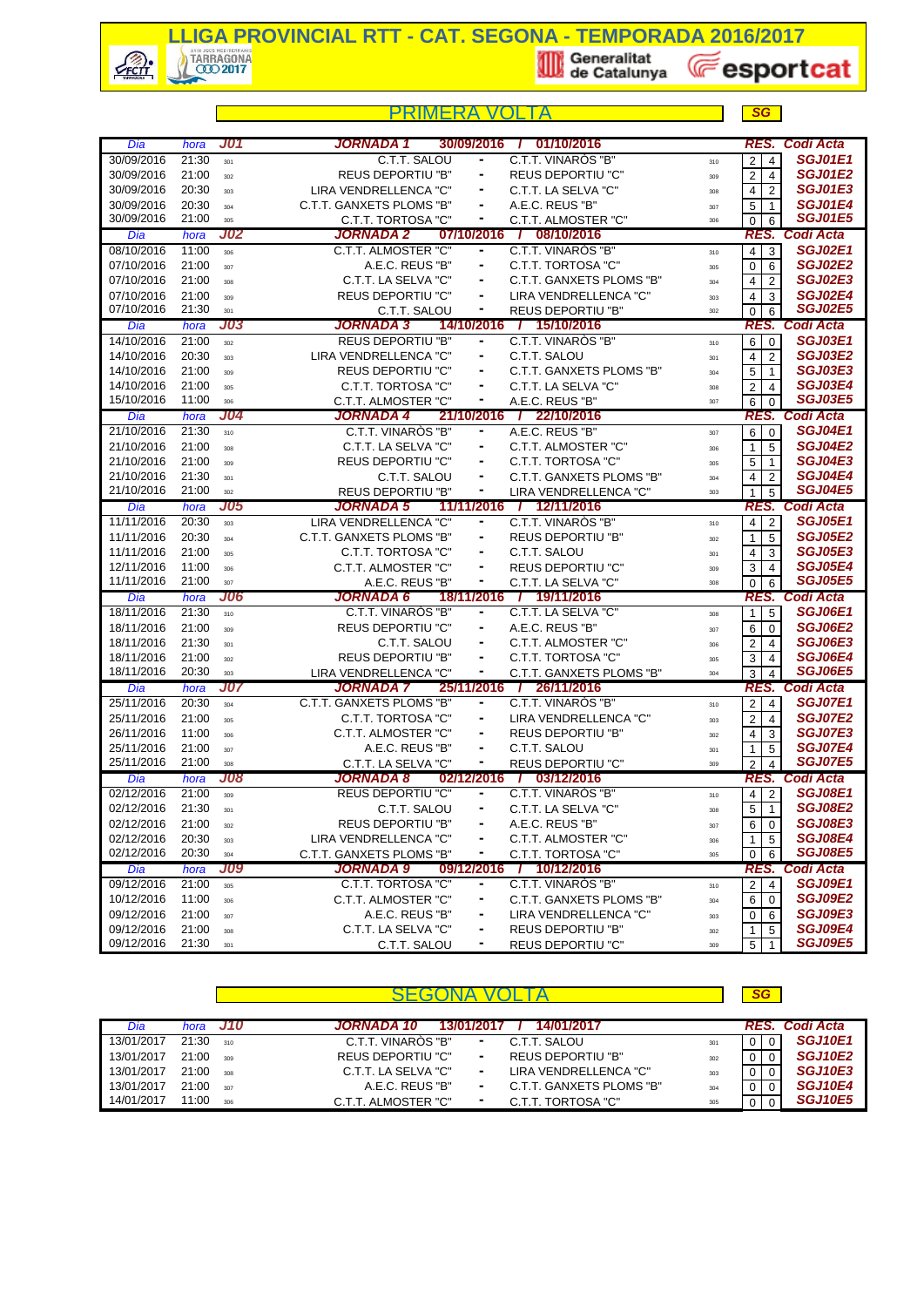# **LLIGA PROVINCIAL RTT - CAT. SEGONA - TEMPORADA 2016/2017**<br> **Export** (*C*) TARRAGONA<br> **Export**

 $\frac{1}{\sqrt{2}}$ 

**E**esportcat

| Dia                      | hora           | J11 | <b>JORNADA 11</b>        | 20/01/2017               | 21/01/2017<br>$\overline{I}$ |     | RES.                            | Codi Acta                        |
|--------------------------|----------------|-----|--------------------------|--------------------------|------------------------------|-----|---------------------------------|----------------------------------|
| 20/01/2017               | 21:30          | 310 | C.T.T. VINARÒS "B"       |                          | C.T.T. ALMOSTER "C"          | 306 | $\overline{0}$<br>$\Omega$      | <b>SGJ11E1</b>                   |
| 20/01/2017               | 21:00          | 305 | C.T.T. TORTOSA "C"       | $\blacksquare$           | A.E.C. REUS "B"              | 307 | $\Omega$<br>$\Omega$            | <b>SGJ11E2</b>                   |
| 20/01/2017               | 20:30          | 304 | C.T.T. GANXETS PLOMS "B" |                          | C.T.T. LA SELVA "C"          | 308 | $\mathbf 0$<br>0                | <b>SGJ11E3</b>                   |
| 20/01/2017               | 20:30          | 303 | LIRA VENDRELLENCA "C"    | ۰                        | <b>REUS DEPORTIU "C"</b>     | 309 | $\mathbf 0$<br>$\mathbf 0$      | <b>SGJ11E4</b>                   |
| 20/01/2017               | 21:00          | 302 | <b>REUS DEPORTIU "B"</b> | ٠                        | C.T.T. SALOU                 | 301 | $\mathbf 0$<br>$\mathbf 0$      | <b>SGJ11E5</b>                   |
| Dia                      | hora           | J12 | <b>JORNADA 12</b>        | 27/01/2017               | 28/01/2017<br>$\overline{1}$ |     | RES.                            | Codi Acta                        |
| 27/01/2017               | 21:30          | 310 | C.T.T. VINARÓS "B"       |                          | <b>REUS DEPORTIU "B"</b>     | 302 | $\Omega$<br>$\Omega$            | <b>SGJ12E1</b>                   |
| 27/01/2017               | 21:30          | 301 | C.T.T. SALOU             | ٠                        | LIRA VENDRELLENCA "C"        | 303 | $\Omega$<br>$\Omega$            | <b>SGJ12E2</b>                   |
| 27/01/2017               | 20:30          | 304 | C.T.T. GANXETS PLOMS "B" | $\blacksquare$           | <b>REUS DEPORTIU "C"</b>     | 309 | $\mathbf 0$<br>$\mathbf 0$      | <b>SGJ12E3</b>                   |
| 27/01/2017               | 21:00          | 308 | C.T.T. LA SELVA "C"      | $\blacksquare$           | C.T.T. TORTOSA "C"           | 305 | $\mathbf 0$<br>$\mathbf 0$      | <b>SGJ12E4</b>                   |
| 27/01/2017               | 21:00          | 307 | A.E.C. REUS "B"          | -                        | C.T.T. ALMOSTER "C"          | 306 | $\Omega$<br>$\Omega$            | <b>SGJ12E5</b>                   |
| Dia                      | hora           | J13 | JORNADA 13               | 03/02/2017               | / 04/02/2017                 |     | RES.                            | <b>Codi Acta</b>                 |
| 03/02/2017               | 21:00          | 307 | A.E.C. REUS "B"          | ۰                        | C.T.T. VINARÓS "B"           | 310 | $\Omega$<br>$\Omega$            | <b>SGJ13E1</b>                   |
| 04/02/2017               | 11:00          | 306 | C.T.T. ALMOSTER "C"      | $\blacksquare$           | C.T.T. LA SELVA "C"          | 308 | $\mathbf 0$<br>$\mathbf 0$      | <b>SGJ13E2</b>                   |
| 03/02/2017               | 21:00          | 305 | C.T.T. TORTOSA "C"       | $\blacksquare$           | <b>REUS DEPORTIU "C"</b>     | 309 | $\mathbf 0$<br>$\mathbf 0$      | <b>SGJ13E3</b>                   |
| 03/02/2017               | 20:30          | 304 | C.T.T. GANXETS PLOMS "B" | ۰                        | C.T.T. SALOU                 | 301 | $\mathbf 0$<br>$\mathbf 0$      | <b>SGJ13E4</b>                   |
| 03/02/2017               | 20:30          | 303 | LIRA VENDRELLENCA "C"    | ۰                        | <b>REUS DEPORTIU "B"</b>     | 302 | $\Omega$<br>$\Omega$            | <b>SGJ13E5</b>                   |
| Dia                      | hora           | J14 | <b>JORNADA 14</b>        | 10/02/2017               | 1 11/12/2017                 |     | RES.                            | Codi Acta                        |
| 10/02/2017               | 21:30          | 310 | C.T.T. VINARÒS "B"       | ۰                        | LIRA VENDRELLENCA "C"        | 303 | $\Omega$<br>$\Omega$            | <b>SGJ14E1</b>                   |
| 10/02/2017               | 21:00          | 302 | <b>REUS DEPORTIU "B"</b> | $\blacksquare$           | C.T.T. GANXETS PLOMS "B"     | 304 | $\mathbf 0$<br>$\boldsymbol{0}$ | <b>SGJ14E2</b>                   |
| 10/02/2017               | 21:30          | 301 | C.T.T. SALOU             |                          | C.T.T. TORTOSA "C"           | 305 | $\mathbf 0$<br>$\mathbf 0$      | <b>SGJ14E3</b>                   |
| 10/02/2017               | 21:00          | 309 | <b>REUS DEPORTIU "C"</b> | ä,                       | C.T.T. ALMOSTER "C"          | 306 | $\mathbf 0$<br>$\mathbf 0$      | <b>SGJ14E4</b>                   |
| 10/02/2017               | 21:00          | 308 | C.T.T. LA SELVA "C"      |                          | A.E.C. REUS "B"              | 307 | $\Omega$<br>$\Omega$            | <b>SGJ14E5</b>                   |
|                          |                |     |                          |                          |                              |     |                                 |                                  |
| Dia                      | hora           | J15 | <b>JORNADA 15</b>        | 24/02/2017               | 25/02/2017<br>$\mathbf{I}$   |     | RES.                            | Codi Acta                        |
| 24/02/2017               | 21:00          | 308 | C.T.T. LA SELVA "C"      |                          | C.T.T. VINARÓS "B"           | 310 | $\Omega$<br>$\mathbf 0$         | <b>SGJ15E1</b>                   |
| 24/02/2017               | 21:00          | 307 | A.E.C. REUS "B"          | $\blacksquare$           | <b>REUS DEPORTIU "C"</b>     | 309 | $\mathbf 0$<br>$\mathbf 0$      | <b>SGJ15E2</b>                   |
| 25/02/2017               | 11:00          | 306 | C.T.T. ALMOSTER "C"      | ۰                        | C.T.T. SALOU                 | 301 | $\mathbf 0$<br>$\mathbf 0$      | <b>SGJ15E3</b>                   |
| 24/02/2017               | 21:00          | 305 | C.T.T. TORTOSA "C"       | ÷,                       | <b>REUS DEPORTIU "B"</b>     | 302 | $\mathbf 0$<br>$\Omega$         | <b>SGJ15E4</b>                   |
| 24/02/2017               | 20:30          | 304 | C.T.T. GANXETS PLOMS "B" | -                        | LIRA VENDRELLENCA "C"        | 303 | $\overline{0}$<br>$\Omega$      | <b>SGJ15E5</b>                   |
| Dia                      | hora           | J16 | <b>JORNADA 16</b>        | 03/03/2017               | 7 04/03/2017                 |     | RES.                            | Codi Acta                        |
| 03/03/2017               | 21:30          | 310 | C.T.T. VINARÒS "B"       |                          | C.T.T. GANXETS PLOMS "B"     | 304 | $\mathbf 0$<br>$\mathbf 0$      | <b>SGJ16E1</b>                   |
| 03/03/2017               | 20:30          | 303 | LIRA VENDRELLENCA "C"    |                          | C.T.T. TORTOSA "C"           | 305 | $\mathbf 0$<br>$\mathbf 0$      | <b>SGJ16E2</b>                   |
| 03/03/2017               | 21:00          | 302 | <b>REUS DEPORTIU "B"</b> | $\blacksquare$           | C.T.T. ALMOSTER "C"          | 306 | $\mathbf 0$<br>$\mathbf 0$      | <b>SGJ16E3</b>                   |
| 03/03/2017               | 21:30          | 301 | C.T.T. SALOU             | -                        | A.E.C. REUS "B"              | 307 | $\Omega$<br>$\Omega$            | <b>SGJ16E4</b>                   |
| 03/03/2017               | 21:00          | 309 | <b>REUS DEPORTIU "C"</b> | ۰                        | C.T.T. LA SELVA "C"          | 308 | $\Omega$<br>$\Omega$            | <b>SGJ16E5</b>                   |
| Dia                      | hora           | J17 | <b>JORNADA 17</b>        | 10/03/2017               | 7 11/03/2017                 |     | RES.                            | Codi Acta                        |
| 10/03/2017               | 21:30          | 310 | C.T.T. VINARÓS "B"       | ٠                        | <b>REUS DEPORTIU "C"</b>     | 309 | $\mathbf 0$<br>$\mathbf 0$      | <b>SGJ17E1</b>                   |
| 10/03/2017               | 21:00          | 308 | C.T.T. LA SELVA "C"      | ٠                        | C.T.T. SALOU                 | 301 | $\mathbf 0$<br>$\mathbf 0$      | <b>SGJ17E2</b>                   |
| 10/03/2017               | 21:00          | 307 | A.E.C. REUS "B"          | $\overline{\phantom{a}}$ | REUS DEPORTIU "B"            | 302 | $\mathbf 0$<br>$\mathbf 0$      | <b>SGJ17E3</b>                   |
| 11/03/2017               | 11:00          | 306 | C.T.T. ALMOSTER "C"      | $\blacksquare$           | LIRA VENDRELLENCA "C"        | 303 | $\Omega$<br>$\Omega$            | <b>SGJ17E4</b>                   |
| 10/03/2017               | 21:00          | 305 | C.T.T. TORTOSA "C"       | ٠                        | C.T.T. GANXETS PLOMS "B"     | 304 | $\Omega$<br>$\Omega$            | <b>SGJ17E5</b>                   |
| Dia                      | hora           | J18 | <b>JORNADA 18</b>        | 17/03/2017               | / 18/03/2017                 |     | RES.                            | Codi Acta                        |
| 17/03/2017               | 21:30          | 310 | C.T.T. VINAROS "B"       |                          | <b>C.T.T. TORTOSA "C"</b>    | 305 | $\mathbf 0$<br>$\mathbf{0}$     | <b>SGJ18E1</b>                   |
| 17/03/2017               | 20:30          | 304 | C.T.T. GANXETS PLOMS "B" | ۰                        | C.T.T. ALMOSTER "C"          | 306 | $\mathbf 0$<br>$\mathbf 0$      | <b>SGJ18E2</b>                   |
| 17/03/2017               | 20:30          | 303 | LIRA VENDRELLENCA "C"    | ۰                        | A.E.C. REUS "B"              | 307 | $\Omega$<br>$\mathbf 0$         | <b>SGJ18E3</b>                   |
| 17/03/2017<br>17/03/2017 | 21:00<br>21:00 | 302 | <b>REUS DEPORTIU "B"</b> | $\blacksquare$           | C.T.T. LA SELVA "C"          | 308 | $\mathbf 0$<br>$\mathbf 0$      | <b>SGJ18E4</b><br><b>SGJ18E5</b> |

#### **CLASSIFICACIÓ PROVISIONAL SENSE APLICAR NORMATIVA DE DESEMPATS**

| SG |    |                          |   | G |   | <b>NP</b> | <b>PF</b>      |    | Pt |
|----|----|--------------------------|---|---|---|-----------|----------------|----|----|
|    |    | C.T.T. ALMOSTER "C"      | 9 | 8 |   | 0         | 43             | 14 | 16 |
|    |    | <b>REUS DEPORTIU "C"</b> | 9 | 8 |   | 0         | 37             | 19 | 16 |
|    | 3  | LIRA VENDRELLENCA "C"    | 9 | 6 | 3 | 0         | 34             | 22 | 12 |
|    | 4  | <b>REUS DEPORTIU "B"</b> | 9 | 5 | 4 | 0         | 37             | 19 | 10 |
|    | 5  | C.T.T. SALOU             | 9 | 4 | 5 | 0         | 28             | 27 | 8  |
|    | 5  | C.T.T. TORTOSA "C"       | 9 | 4 | 5 | 0         | 27             | 29 | 8  |
|    | 5  | C.T.T. LA SELVA "C"      | 9 | 4 | 5 | 0         | 26             | 28 | 8  |
|    | 5  | C.T.T. VINARÒS "B"       | 9 | 4 | 5 | 0         | 26             | 29 | 8  |
| 9  |    | C.T.T. GANXETS PLOMS "B" | 9 | 2 |   | 0         | 17             | 38 |    |
|    | 10 | A.E.C. REUS "B"          | 9 |   | 9 | 0         | $\overline{2}$ | 52 |    |
|    |    |                          |   |   |   |           |                |    |    |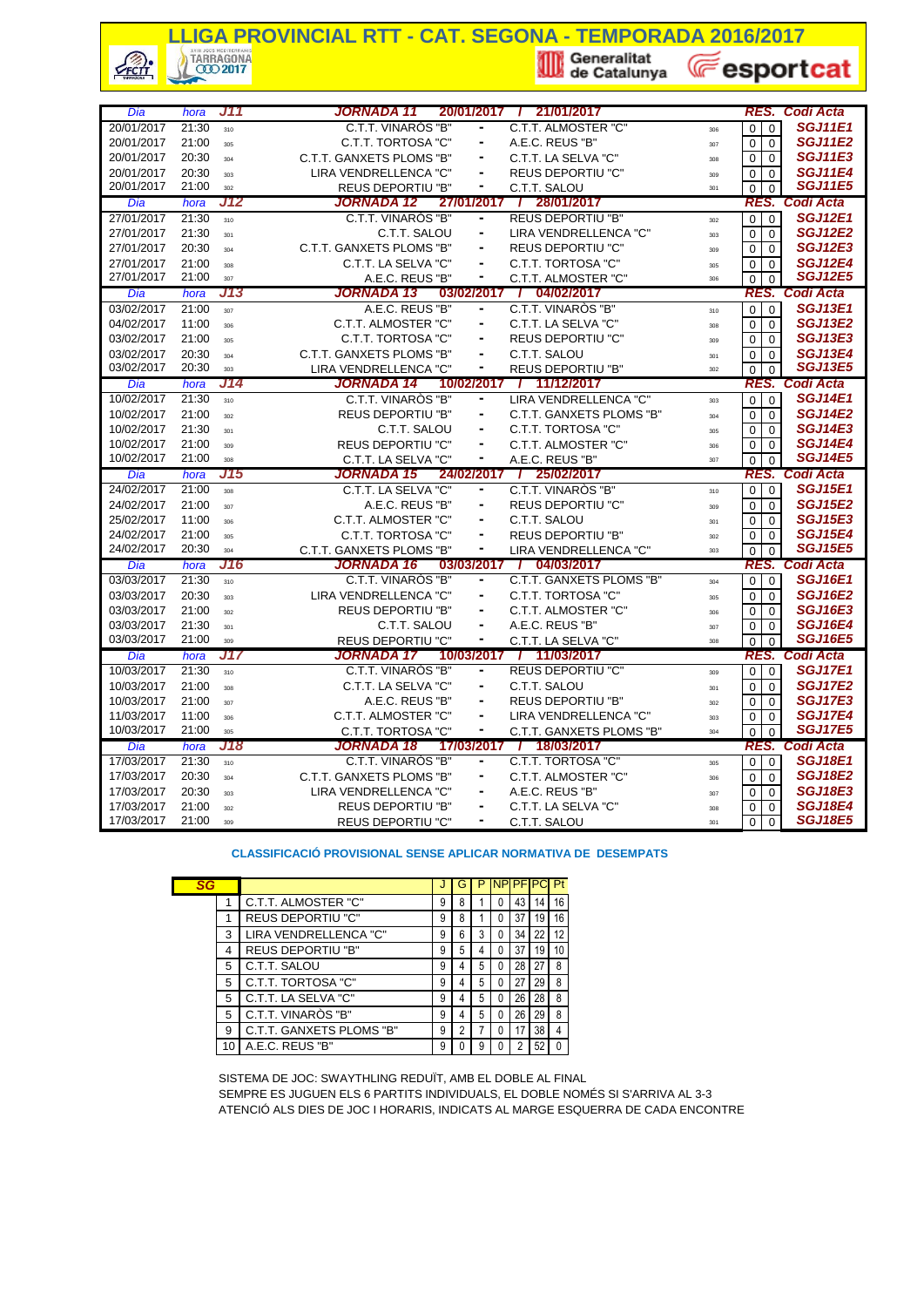

|                          |                |                   | PRIMFRA                                      |                |                                                     |            | <b>TRA</b>                       |                                    |
|--------------------------|----------------|-------------------|----------------------------------------------|----------------|-----------------------------------------------------|------------|----------------------------------|------------------------------------|
| Dia                      | hora           | <b>J01</b>        | <b>JORNADA 1</b>                             | 30/09/2016     | 01/10/2016<br>$\mathbf{I}$                          |            | RES.                             | <b>Codi Acta</b>                   |
| 30/09/2016               | 21:00          | 401               | C.T.T. MORA D'EBRE                           |                | C.E.T.T. ELS METS                                   | 410        | $\overline{2}$<br>$\overline{4}$ | <b>TRAJ01E1</b>                    |
| 30/09/2016               | 21:00          | 402               | <b>REUS DEPORTIU "D"</b>                     | ۰              | LIRA VENDRELLENCA "D"                               | 409        | 5<br>$\mathbf{1}$                | <b>TRAJ01E2</b>                    |
| 30/09/2016               | 21:00          | 403               | <b>DESCANSA</b>                              | ۰              | C.T.T. LA SELVA "E"                                 | 408        | $\overline{0}$<br>$\Omega$       | TRAJ01E3                           |
| 30/09/2016               | 20:30          | 404               | C.T.T. GANXETS PLOMS "D"                     | $\blacksquare$ | C.T.T. GANXETS PLOMS "E"                            | 407        | 0<br>6                           | TRAJ01E4                           |
| 30/09/2016               | 21:00          | 405               | C.T.T. TORTOSA "D"                           | wo             | C.T.T. CAMBRILS "D"                                 | 406        | 6<br>$\Omega$                    | <b>TRAJ01E5</b>                    |
| Dia                      | hora           | <b>J02</b>        | JORNADA 2                                    |                | 07/10/2016 / 08/10/2016                             |            |                                  | RES. Codi Acta                     |
| 07/10/2016               | 20:30          | 410               | C.E.T.T. ELS METS                            | ۰              | C.T.T. CAMBRILS "D"                                 | 406        | $\overline{4}$<br>$\overline{2}$ | <b>TRAJ02E1</b>                    |
| 07/10/2016               | 20:30          | 407               | C.T.T. GANXETS PLOMS "E"                     | ۰              | C.T.T. TORTOSA "D"                                  | 405        | 2 <sup>1</sup><br>$\overline{4}$ | <b>TRAJ02E2</b>                    |
| 07/10/2016               | 21:30          | 408               | C.T.T. LA SELVA "E"                          | ۰              | C.T.T. GANXETS PLOMS "D"                            | 404        | $\overline{4}$<br>3              | <b>TRAJ02E3</b>                    |
| 07/10/2016               | 20:30          | 409               | LIRA VENDRELLENCA "D"                        |                | <b>DESCANSA</b>                                     | 403        | $\overline{0}$<br>$\mathbf 0$    | <b>TRAJ02E4</b>                    |
| 07/10/2016               | 21:00          | 401               | C.T.T. MORA D'EBRE                           | ٠              | <b>REUS DEPORTIU "D"</b>                            | 402        | $\overline{4}$<br>2              | <b>TRAJ02E5</b><br>Codi Acta       |
| Dia                      | hora           | J03               | <b>JORNADA 3</b>                             | 14/10/2016     | / 15/10/2016                                        |            | RES.                             | <b>TRAJ03E1</b>                    |
| 14/10/2016               | 21:00          | 402               | <b>REUS DEPORTIU "D"</b>                     | ۰              | C.E.T.T. ELS METS                                   | 410        | 2 <sub>1</sub><br>$\overline{4}$ | <b>TRAJ03E2</b>                    |
| 14/10/2016               | 21:00          | 403               | <b>DESCANSA</b>                              | ٠              | C.T.T. MORA D'EBRE                                  | 401        | $\overline{0}$<br>$\mathbf 0$    | <b>TRAJ03E3</b>                    |
| 14/10/2016               | 20:30          | 404               | C.T.T. GANXETS PLOMS "D"                     |                | LIRA VENDRELLENCA "D"                               | 409        | 0<br>6                           |                                    |
| 14/10/2016<br>14/10/2016 | 21:00<br>20:30 | 405               | C.T.T. TORTOSA "D"                           | ٠<br>۰         | C.T.T. LA SELVA "E"                                 | 408        | 0<br>6                           | <b>TRAJ03E4</b><br><b>TRAJ03E5</b> |
|                          |                | 406<br>J04        | C.T.T. CAMBRILS "D"                          |                | C.T.T. GANXETS PLOMS "E"<br>21/10/2016 / 22/10/2016 | 407        | 2<br>$\overline{4}$              | RES. Codi Acta                     |
| Dia<br>21/10/2016        | hora<br>20:30  |                   | JORNADA 4<br>C.E.T.T. ELS METS               | ۰              | C.T.T. GANXETS PLOMS "E"                            |            | $\overline{4}$<br>3              | <b>TRAJ04E1</b>                    |
| 21/10/2016               | 21:30          | 410               | C.T.T. LA SELVA "E"                          | ۰              | C.T.T. CAMBRILS "D"                                 | 407        | $\overline{2}$                   | <b>TRAJ04E2</b>                    |
| 21/10/2016               | 20:30          | 408               | LIRA VENDRELLENCA "D"                        | ۰              | C.T.T. TORTOSA "D"                                  | 406        | 4 <sup>1</sup><br>$\overline{0}$ | TRAJ04E3                           |
| 21/10/2016               | 21:00          | 409<br>401        | C.T.T. MORA D'EBRE                           | ٠              | C.T.T. GANXETS PLOMS "D"                            | 405        | 6<br>6<br>$\Omega$               | <b>TRAJ04E4</b>                    |
| 21/10/2016               | 21:00          | 402               | <b>REUS DEPORTIU "D"</b>                     |                | <b>DESCANSA</b>                                     | 404<br>403 | $\overline{0}$<br>$\Omega$       | <b>TRAJ04E5</b>                    |
| Dia                      | hora           | <b>J05</b>        | <b>JORNADA 5</b>                             |                | 11/11/2016 / 12/11/2016                             |            |                                  | <b>RES. Codi Acta</b>              |
| 11/11/2016               | 21:00          | 403               | <b>DESCANSA</b>                              | ٠              | C.E.T.T. ELS METS                                   | 410        | 0 <sup>1</sup>                   | <b>TRAJ05E1</b>                    |
| 11/11/2016               | 20:30          | 404               | C.T.T. GANXETS PLOMS "D"                     | ٠              | <b>REUS DEPORTIU "D"</b>                            | 402        | 5<br>1                           | <b>TRAJ05E2</b>                    |
| 11/11/2016               | 21:00          | 405               | C.T.T. TORTOSA "D"                           | ۰              | C.T.T. MORA D'EBRE                                  | 401        | $\mathbf{1}$<br>5                | <b>TRAJ05E3</b>                    |
| 11/11/2016               | 20:30          | 406               | C.T.T. CAMBRILS "D"                          |                | LIRA VENDRELLENCA "D"                               | 409        | 0<br>6                           | <b>TRAJ05E4</b>                    |
| 11/11/2016               | 20:30          | 407               | C.T.T. GANXETS PLOMS "E"                     | ۰              | C.T.T. LA SELVA "E"                                 | 408        | 5<br>$\mathbf{1}$                | <b>TRAJ05E5</b>                    |
| Dia                      | hora           | J06               | <b>JORNADA 6</b>                             | 18/11/2016     | / 19/11/2016                                        |            | RES.                             | <b>Codi Acta</b>                   |
| 18/11/2016               | 20:30          | 410               | <b>C.E.T.T. ELS METS</b>                     | $\blacksquare$ | C.T.T. LA SELVA "E"                                 | 408        | $2 \mid 4$                       | <b>TRAJ06E1</b>                    |
| 18/11/2016               | 20:30          | 409               | LIRA VENDRELLENCA "D"                        | $\frac{1}{2}$  | C.T.T. GANXETS PLOMS "E"                            | 407        | 2<br>4                           | <b>TRAJ06E2</b>                    |
| 18/11/2016               | 21:00          | 401               | C.T.T. MORA D'EBRE                           | ٠              | C.T.T. CAMBRILS "D"                                 | 406        | 5<br>$\mathbf{1}$                | <b>TRAJ06E3</b>                    |
| 18/11/2016               | 21:00          | 402               | <b>REUS DEPORTIU "D"</b>                     | $\blacksquare$ | C.T.T. TORTOSA "D"                                  | 405        | 2<br>$\overline{4}$              | <b>TRAJ06E4</b>                    |
| 18/11/2016               | 21:00          | 403               | <b>DESCANSA</b>                              | ۰              | C.T.T. GANXETS PLOMS "D"                            | 404        | $\mathbf 0$<br>$\Omega$          | <b>TRAJ06E5</b>                    |
| Dia                      | hora           | <b>J07</b>        | JORNADA 7                                    | 25/11/2016     | 26/11/2016<br>$\mathcal{L}$                         |            |                                  | RES. Codi Acta                     |
| 25/11/2016               | 20:30          | 404               | C.T.T. GANXETS PLOMS "D"                     | ۰              | <b>C.E.T.T. ELS METS</b>                            | 410        | $3 \mid 4$                       | <b>TRAJ07E1</b>                    |
| 25/11/2016               | 21:00          | 405               | C.T.T. TORTOSA "D"                           |                | <b>DESCANSA</b>                                     | 403        | 0<br>$\Omega$                    | <b>TRAJ07E2</b>                    |
| 25/11/2016               | 20:30          | 406               | C.T.T. CAMBRILS "D"                          |                | <b>REUS DEPORTIU "D"</b>                            | 402        | 5<br>$\overline{1}$              | <b>TRAJ07E3</b>                    |
| 25/11/2016               | 20:30          | 407               | C.T.T. GANXETS PLOMS "E"                     | $\frac{1}{2}$  | C.T.T. MORA D'EBRE                                  | 401        | 3<br>$\overline{4}$              | <b>TRAJ07E4</b>                    |
| 25/11/2016               | 21:30          | 408               | C.T.T. LA SELVA "E"                          | ٠              | LIRA VENDRELLENCA "D"                               | 409        | 4<br>$\overline{2}$              | <b>TRAJ07E5</b>                    |
| Dia                      | hora           | J08               | <b>JORNADA 8</b>                             | 02/12/2016 /   | 03/12/2016                                          |            |                                  | <b>RES. Codi Acta</b>              |
| 02/12/2016               | 20:30          | 410               | <b>C.E.T.T. ELS METS</b>                     |                | LIRA VENDRELLENCA "D"                               | 409        | $0 \overline{6}$                 | <b>TRAJ08E1</b>                    |
| 02/12/2016               | 21:00          | 401               | C.T.T. MORA D'EBRE                           |                | C.T.T. LA SELVA "E"                                 | 408        | $\overline{2}$<br>$\overline{4}$ | <b>TRAJ08E2</b>                    |
| 02/12/2016               | 21:00          | 402               | <b>REUS DEPORTIU "D"</b>                     |                | C.T.T. GANXETS PLOMS "E"                            | 407        | 5<br>1                           | <b>TRAJ08E3</b>                    |
| 02/12/2016<br>02/12/2016 | 21:00<br>20:30 | 403               | <b>DESCANSA</b>                              | ۰              | C.T.T. CAMBRILS "D"                                 | 406        | 0<br>0                           | TRAJ08E4<br><b>TRAJ08E5</b>        |
| Dia                      | hora           | 404<br><b>J09</b> | C.T.T. GANXETS PLOMS "D"<br><b>JORNADA 9</b> | 09/12/2016     | C.T.T. TORTOSA "D"<br>10/12/2016<br>$\overline{I}$  | 405        | 4<br>3                           | <b>RES. Codi Acta</b>              |
| 09/12/2016               | 21:00          | 405               | C.T.T. TORTOSA "D"                           | ۰              | <b>C.E.T.T. ELS METS</b>                            |            | 4 I<br>$\overline{2}$            | <b>TRAJ09E1</b>                    |
| 09/12/2016               | 20:30          | 406               | C.T.T. CAMBRILS "D"                          | ۰              | C.T.T. GANXETS PLOMS "D"                            | 410<br>404 | 5<br>$\overline{1}$              | TRAJ09E2                           |
| 09/12/2016               | 20:30          | 407               | C.T.T. GANXETS PLOMS "E"                     | ٠              | <b>DESCANSA</b>                                     | 403        | 0<br>0                           | TRAJ09E3                           |
| 09/12/2016               | 21:30          | 408               | C.T.T. LA SELVA "E"                          | ⇔              | <b>REUS DEPORTIU "D"</b>                            | 402        | 6<br>$\overline{0}$              | TRAJ09E4                           |
| 09/12/2016               | 20:30          | 409               | LIRA VENDRELLENCA "D"                        | ٠.             | C.T.T. MORA D'EBRE                                  | 401        | $4 \overline{3}$                 | <b>TRAJ09E5</b>                    |

| Dia        |       | hora J10   | JORNADA 10<br>14/01/2017<br>13/01/2017                    |     |                | <b>RES. Codi Acta</b> |
|------------|-------|------------|-----------------------------------------------------------|-----|----------------|-----------------------|
| 13/01/2017 | 20:30 | 410        | C.E.T.T. ELS METS<br>C.T.T. MORA D'EBRE<br>۰.             | 401 | $\Omega$       | <b>TRAJ10E1</b>       |
| 13/01/2017 | 20:30 | $A \cap Q$ | <b>REUS DEPORTIU "D"</b><br>LIRA VENDRELLENCA "D"<br>٠.   | 402 |                | <b>TRAJ10E2</b>       |
| 13/01/2017 | 21:30 | 408        | C.T.T. LA SELVA "E"<br><b>DESCANSA</b><br>۰               | 403 | $\mathbf{0}$   | <b>TRAJ10E3</b>       |
| 13/01/2017 | 20:30 | 407        | C.T.T. GANXETS PLOMS "E"<br>C.T.T. GANXETS PLOMS "D"<br>۰ | 404 | $\overline{0}$ | <b>TRAJ10E4</b>       |
| 13/01/2017 | 20:30 | 406        | C.T.T. TORTOSA "D"<br>C.T.T. CAMBRILS "D"<br>۰            | 405 | $\overline{0}$ | <b>TRAJ10E5</b>       |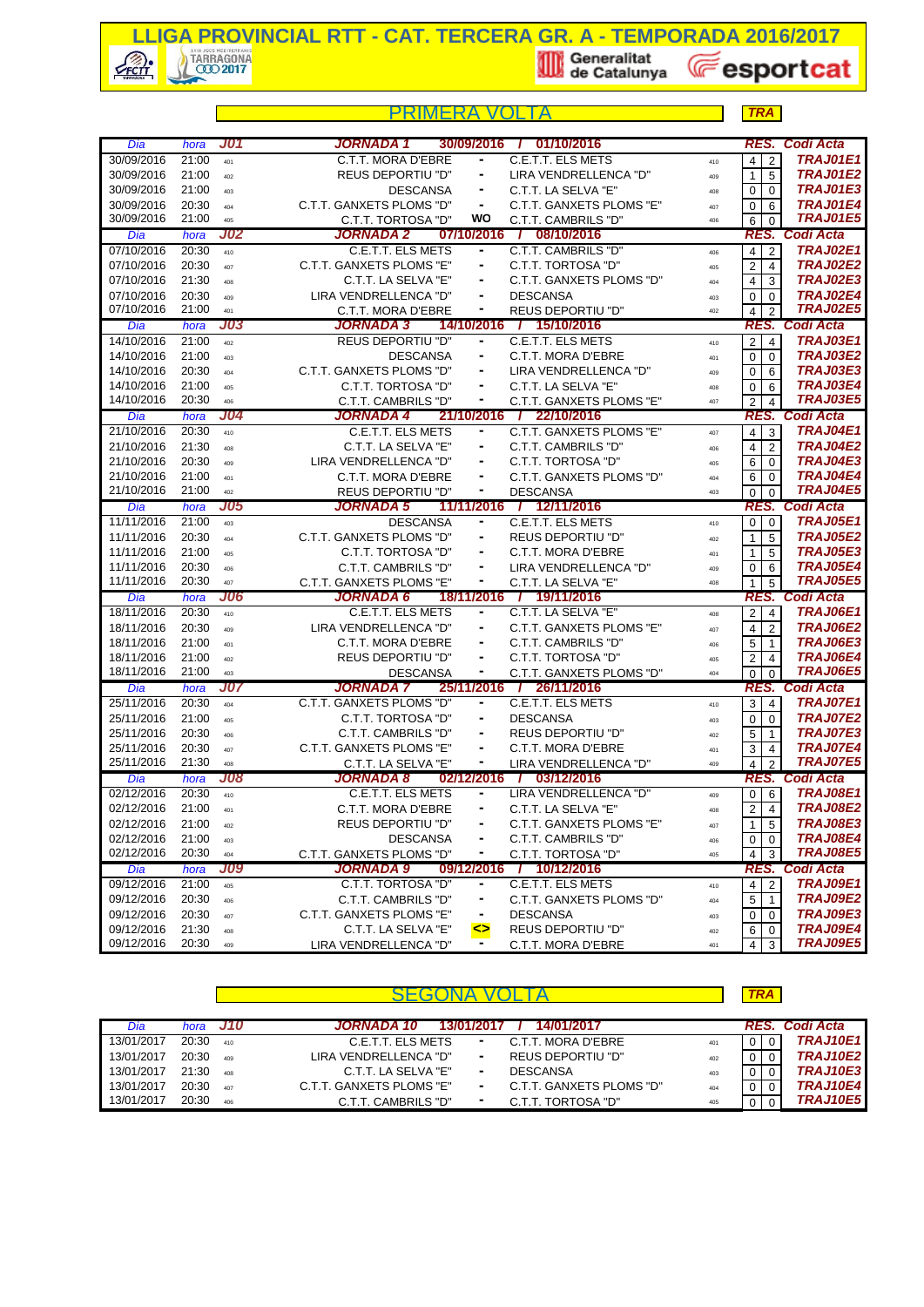## **LIGA PROVINCIAL RTT - CAT. TERCERA GR. A - TEMPORADA 2016/2017**<br> **A Construction of the Catalunya** (*Catalunya* (*Catalunya* (*Catalunya* (*Catalunya* (*Catalunya* (*Catalunya* (*Catalunya* (*Catalunya* (*Catalunya* (*Cat* **E**esportcat CFCTT

| Dia                      | hora           | J11        | <b>JORNADA 11</b><br>20/01/2017                              | / 21/01/2017                                    |                           | RES.                | <b>Codi Acta</b>                                                                                        |
|--------------------------|----------------|------------|--------------------------------------------------------------|-------------------------------------------------|---------------------------|---------------------|---------------------------------------------------------------------------------------------------------|
| 20/01/2017               | 20:30          | 406        | C.T.T. CAMBRILS "D"                                          | C.E.T.T. ELS METS                               | $\mathbf 0$<br>410        | $\mathbf 0$         | <b>TRAJ11E1</b>                                                                                         |
| 20/01/2017               | 21:00          | 405        | C.T.T. TORTOSA "D"<br>٠                                      | C.T.T. GANXETS PLOMS "E"                        | $\Omega$<br>407           | $\Omega$            | <b>TRAJ11E2</b>                                                                                         |
| 20/01/2017               | 20:30          | 404        | C.T.T. GANXETS PLOMS "D"                                     | C.T.T. LA SELVA "E"                             | $\Omega$<br>408           | $\Omega$            | <b>TRAJ11E3</b>                                                                                         |
| 20/01/2017               | 21:00          | 403        | <b>DESCANSA</b><br>$\overline{\phantom{a}}$                  | LIRA VENDRELLENCA "D"                           | $\Omega$                  | $\Omega$            | <b>TRAJ11E4</b>                                                                                         |
| 20/01/2017               | 21:00          | 402        | <b>REUS DEPORTIU "D"</b><br>٠                                | C.T.T. MORA D'EBRE                              | 409<br>$\Omega$<br>401    | $\Omega$            | <b>TRAJ11E5</b>                                                                                         |
| Dia                      | hora           | J12        | <b>JORNADA 12</b>                                            | 27/01/2017 / 28/01/2017                         |                           | RES.                | Codi Acta                                                                                               |
| 27/01/2017               | 20:30          | 410        | C.E.T.T. ELS METS                                            | <b>REUS DEPORTIU "D"</b>                        | $\Omega$<br>402           | $\mathbf 0$         | <b>TRAJ12E1</b>                                                                                         |
| 27/01/2017               | 21:00          |            | C.T.T. MORA D'EBRE                                           | <b>DESCANSA</b>                                 | $\mathbf 0$               | $\mathbf 0$         | <b>TRAJ12E2</b>                                                                                         |
| 27/01/2017               | 20:30          | 401<br>409 | LIRA VENDRELLENCA "D"<br>٠                                   | C.T.T. GANXETS PLOMS "D"                        | 403<br>$\Omega$           | $\Omega$            | <b>TRAJ12E3</b>                                                                                         |
| 27/01/2017               | 21:30          |            | C.T.T. LA SELVA "E"                                          | C.T.T. TORTOSA "D"                              | 404<br>0                  | $\mathbf 0$         | <b>TRAJ12E4</b>                                                                                         |
| 27/01/2017               | 20:30          | 408<br>407 | C.T.T. GANXETS PLOMS "E"                                     | C.T.T. CAMBRILS "D"                             | 405<br>$\mathbf 0$<br>406 | $\Omega$            | <b>TRAJ12E5</b>                                                                                         |
| Dia                      | hora           | J13        | JORNADA 13<br>03/02/2017                                     | / 04/02/2017                                    |                           |                     | RES. Codi Acta                                                                                          |
| 03/02/2017               | 20:30          | 407        | C.T.T. GANXETS PLOMS "E"<br>۰                                | C.E.T.T. ELS METS                               | $\Omega$                  | $\Omega$            | <b>TRAJ13E1</b>                                                                                         |
| 03/02/2017               | 20:30          | 406        | C.T.T. CAMBRILS "D"                                          | C.T.T. LA SELVA "E"                             | 410<br>$\mathbf 0$        | $\mathbf 0$         | <b>TRAJ13E2</b>                                                                                         |
| 03/02/2017               | 21:00          |            | C.T.T. TORTOSA "D"                                           | LIRA VENDRELLENCA "D"                           | 408                       | $\Omega$            | <b>TRAJ13E3</b>                                                                                         |
| 03/02/2017               | 20:30          | 405        | C.T.T. GANXETS PLOMS "D"                                     | C.T.T. MORA D'EBRE                              | 0<br>409<br>$\Omega$      | $\Omega$            | <b>TRAJ13E4</b>                                                                                         |
| 03/02/2017               | 21:00          | 404        | <b>DESCANSA</b><br>٠                                         | <b>REUS DEPORTIU "D"</b>                        | 401                       |                     | <b>TRAJ13E5</b>                                                                                         |
| Dia                      | hora           | 403<br>J14 | <b>JORNADA 14</b>                                            | 10/02/2017 / 11/12/2017                         | $\Omega$<br>402           | $\Omega$            | RES. Codi Acta                                                                                          |
| 10/02/2017               | 20:30          |            | C.E.T.T. ELS METS<br>$\blacksquare$                          | <b>DESCANSA</b>                                 | $\mathbf 0$               | $\mathbf 0$         | <b>TRAJ14E1</b>                                                                                         |
| 10/02/2017               | 21:00          | 410        | <b>REUS DEPORTIU "D"</b><br>$\blacksquare$                   | C.T.T. GANXETS PLOMS "D"                        | 403                       |                     | <b>TRAJ14E2</b>                                                                                         |
|                          | 21:00          | 402        | C.T.T. MORA D'EBRE                                           | C.T.T. TORTOSA "D"                              | $\mathbf 0$<br>404        | $\mathbf 0$         | <b>TRAJ14E3</b>                                                                                         |
| 10/02/2017               |                | 401        | $\frac{1}{2}$                                                |                                                 | $\Omega$<br>405           | $\Omega$            | <b>TRAJ14E4</b>                                                                                         |
| 10/02/2017<br>10/02/2017 | 20:30<br>21:30 | 409        | LIRA VENDRELLENCA "D"<br>C.T.T. LA SELVA "E"<br>۰            | C.T.T. CAMBRILS "D"<br>C.T.T. GANXETS PLOMS "E" | $\Omega$<br>406           | $\Omega$            | <b>TRAJ14E5</b>                                                                                         |
|                          |                | 408        |                                                              |                                                 |                           |                     |                                                                                                         |
|                          |                |            |                                                              |                                                 | $\mathbf 0$<br>407        | $\Omega$            |                                                                                                         |
| Dia                      | hora           | J15        | <b>JORNADA 15</b><br>24/02/2017 /                            | 25/02/2017                                      |                           | RES.                | Codi Acta                                                                                               |
| 24/02/2017               | 21:30          | 408        | C.T.T. LA SELVA "E"                                          | <b>C.E.T.T. ELS METS</b>                        | $\Omega$<br>410           | $\Omega$            | <b>TRAJ15E1</b>                                                                                         |
| 24/02/2017               | 20:30          | 407        | C.T.T. GANXETS PLOMS "E"<br>$\blacksquare$<br>$\blacksquare$ | LIRA VENDRELLENCA "D"                           | $\Omega$<br>409           | $\Omega$            | <b>TRAJ15E2</b>                                                                                         |
| 24/02/2017               | 20:30          | 406        | C.T.T. CAMBRILS "D"                                          | C.T.T. MORA D'EBRE                              | $\mathbf 0$<br>401        | $\Omega$            | <b>TRAJ15E3</b>                                                                                         |
| 24/02/2017               | 21:00          | 405        | C.T.T. TORTOSA "D"                                           | <b>REUS DEPORTIU "D"</b>                        | $\mathbf 0$<br>402        | $\mathbf 0$         |                                                                                                         |
| 24/02/2017               | 20:30          | 404        | C.T.T. GANXETS PLOMS "D"<br>-                                | <b>DESCANSA</b>                                 | $\Omega$<br>403           | $\Omega$            | <b>TRAJ15E5</b>                                                                                         |
| Dia                      | hora           | J16        | JORNADA 16<br>03/03/2017<br>۰                                | / 04/03/2017                                    |                           | RES.                | <b>Codi Acta</b>                                                                                        |
| 03/03/2017               | 20:30          | 410        | C.E.T.T. ELS METS                                            | C.T.T. GANXETS PLOMS "D"                        | $\mathbf 0$<br>404        | $\mathbf 0$         |                                                                                                         |
| 03/03/2017               | 21:00          | 403        | <b>DESCANSA</b><br>$\frac{1}{2}$                             | C.T.T. TORTOSA "D"                              | $\mathbf 0$<br>405        | $\mathbf 0$         |                                                                                                         |
| 03/03/2017               | 21:00          | 402        | <b>REUS DEPORTIU "D"</b>                                     | C.T.T. CAMBRILS "D"                             | $\Omega$<br>406           | $\Omega$            |                                                                                                         |
| 03/03/2017<br>03/03/2017 | 21:00<br>20:30 | 401        | C.T.T. MORA D'EBRE<br>۰                                      | C.T.T. GANXETS PLOMS "E"                        | $\mathbf 0$<br>407        | $\Omega$            | <b>TRAJ16E5</b>                                                                                         |
|                          |                | 409        | LIRA VENDRELLENCA "D"                                        | C.T.T. LA SELVA "E"                             | $\mathbf 0$<br>408        | $\Omega$            |                                                                                                         |
| Dia                      | hora           | J17        | <b>JORNADA 17</b>                                            | 10/03/2017 / 11/03/2017                         |                           | RES.                | <b>Codi Acta</b>                                                                                        |
| 10/03/2017               | 20:30          | 409        | LIRA VENDRELLENCA "D"<br>$\overline{\phantom{a}}$            | C.E.T.T. ELS METS                               | $\mathbf 0$<br>410        | $\Omega$            | <b>TRAJ15E4</b><br>TRAJ16E1<br><b>TRAJ16E2</b><br><b>TRAJ16E3</b><br><b>TRAJ16E4</b><br><b>TRAJ17E1</b> |
| 10/03/2017               | 21:30          | 408        | C.T.T. LA SELVA "E"<br>$\blacksquare$                        | C.T.T. MORA D'EBRE                              | $\Omega$<br>401           | $\Omega$            | <b>TRAJ17E2</b>                                                                                         |
| 10/03/2017               | 20:30          | 407        | C.T.T. GANXETS PLOMS "E"<br>$\blacksquare$                   | <b>REUS DEPORTIU "D"</b>                        | $\Omega$<br>402           | $\Omega$            |                                                                                                         |
| 10/03/2017<br>10/03/2017 | 20:30<br>21:00 | 406<br>405 | C.T.T. CAMBRILS "D"<br>٠                                     | <b>DESCANSA</b>                                 | $\mathbf 0$<br>403<br>404 | 0                   | <b>TRAJ17E5</b>                                                                                         |
| Dia                      | hora           | J18        | C.T.T. TORTOSA "D"<br>JORNADA 18<br>17/03/2017               | C.T.T. GANXETS PLOMS "D"<br>18/03/2017          | $\mathbf 0$               | $\mathbf 0$<br>RES. | <b>TRAJ17E3</b><br><b>TRAJ17E4</b><br>Codi Acta                                                         |
| 17/03/2017               | 20:30          | 410        | C.E.T.T. ELS METS                                            | C.T.T. TORTOSA "D"                              | $\mathbf 0$<br>405        | $\mathbf 0$         |                                                                                                         |
| 17/03/2017               | 20:30          | 404        | C.T.T. GANXETS PLOMS "D"<br>$\blacksquare$                   | C.T.T. CAMBRILS "D"                             | $\mathbf 0$<br>406        | $\mathbf 0$         | <b>TRAJ18E1</b>                                                                                         |
| 17/03/2017               | 21:00          | 403        | <b>DESCANSA</b>                                              | C.T.T. GANXETS PLOMS "E"                        | $\mathbf 0$<br>407        | $\mathbf 0$         | <b>TRAJ18E2</b><br><b>TRAJ18E3</b>                                                                      |
| 17/03/2017               | 21:00          | 402        | <b>REUS DEPORTIU "D"</b><br>⇔                                | C.T.T. LA SELVA "E"                             | $\mathbf 0$<br>408        | 0                   | <b>TRAJ18E4</b>                                                                                         |

#### **CLASSIFICACIÓ PROVISIONAL SENSE APLICAR NORMATIVA DE DESEMPATS**

| TRA |   |                          |   | G | Р |   | <b>NP PF PC</b> |    | Pt |
|-----|---|--------------------------|---|---|---|---|-----------------|----|----|
|     |   | C.T.T. LA SELVA "E"      | 8 | 8 |   |   | 37              | 12 | 16 |
|     | 2 | LIRA VENDRELLENCA "D"    | 8 |   |   |   | 39              | 10 | 14 |
|     | 3 | C.T.T. MORA D'EBRE       | 8 | 6 |   |   | 33              |    | 12 |
|     | 4 | C.T.T. TORTOSA "D"       | 8 |   |   |   | 22              | 27 | 8  |
|     | 4 | C.E.T.T. ELS METS        | 8 | 4 | 4 | 0 | 22              | 28 | 8  |
|     | 6 | C.T.T. GANXETS PLOMS "E" | 8 | 3 | 5 |   | 26              | 24 | 6  |
|     |   | C.T.T. CAMBRILS "D"      | 8 | 2 | 6 |   | 17              | 31 |    |
|     | 8 | <b>REUS DEPORTIU "D"</b> | 8 |   |   |   | 14              | 34 | 2  |
|     | 8 | C.T.T. GANXETS PLOMS "D" | 8 |   |   |   | 12              | 39 | 2  |
|     |   | <b>DESCANSA</b>          | 0 |   |   |   | 0               |    |    |

SISTEMA DE JOC: SWAYTHLING REDUÏT, AMB EL DOBLE AL FINAL SEMPRE ES JUGUEN ELS 6 PARTITS INDIVIDUALS, EL DOBLE NOMÉS SI S'ARRIVA AL 3-3

ATENCIÓ ALS DIES DE JOC I HORARIS, INDICATS AL MARGE ESQUERRA DE CADA ENCONTRE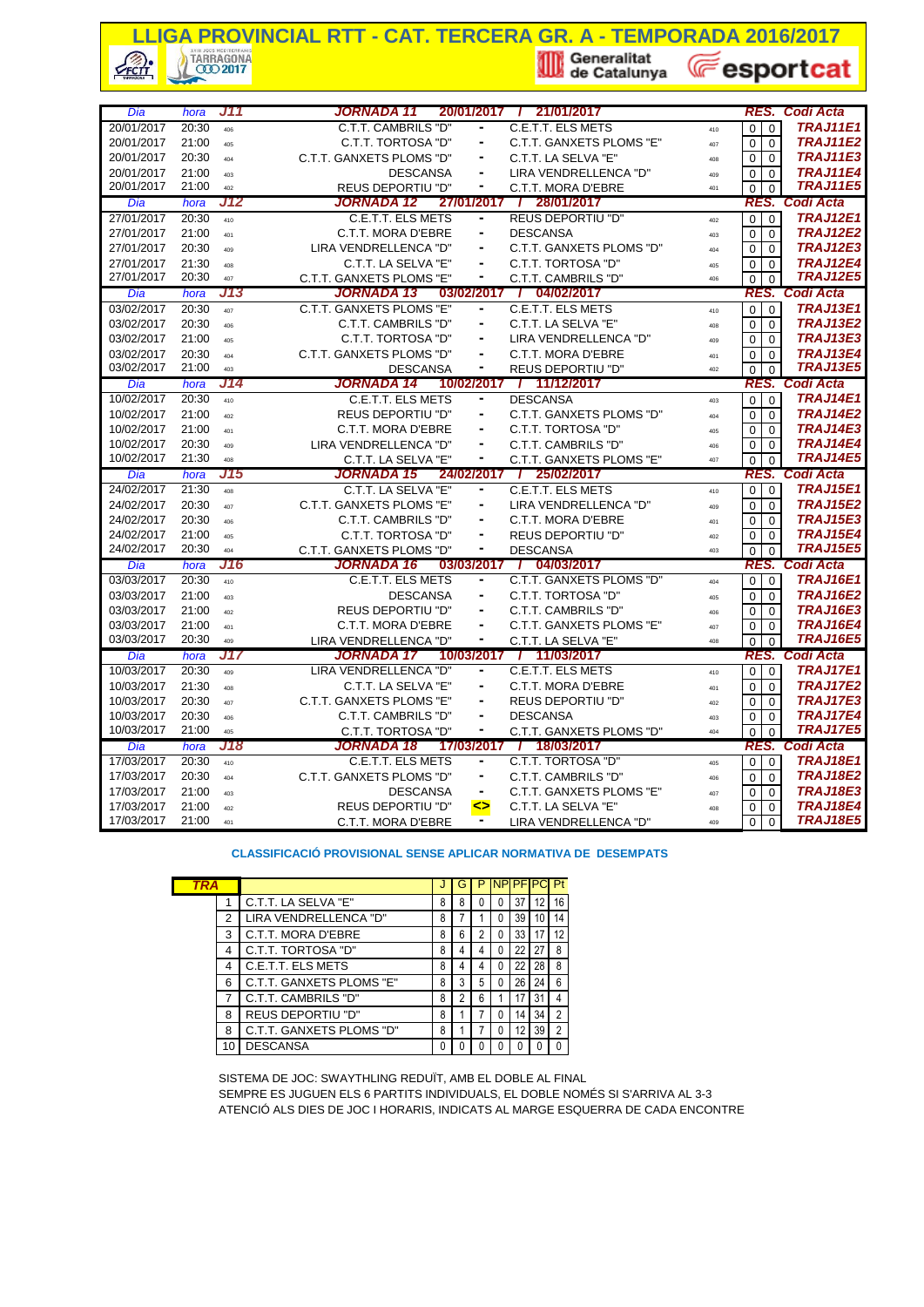

|            |       |            | MFRA                      |                |                              |     | <b>TRB</b>                                |                  |
|------------|-------|------------|---------------------------|----------------|------------------------------|-----|-------------------------------------------|------------------|
| Dia        | hora  | J01        | JORNADA 1                 | 30/09/2016     | 01/10/2016<br>$\mathbf{I}$   |     | RES.                                      | Codi Acta        |
| 30/09/2016 | 21:30 | 501        | <b>CLUB GIMNÀSTIC "E"</b> | ۰              | C.E.T.T. ELS METS "B"        | 510 | $\overline{4}$<br>$\overline{2}$          | <b>TRBJ01E1</b>  |
| 30/09/2016 | 20:30 | 502        | C.J. ULLDECONA "B"        |                | C.T.T. CORNUDELLA "B"        | 509 | 5<br>$\mathbf{1}$                         | <b>TRBJ01E2</b>  |
| 30/09/2016 | 21:30 | 503        | C.T.T. LA SELVA "F"       |                | C.T.T. LA SELVA "D"          | 508 | 5<br>$\mathbf 1$                          | TRBJ01E3         |
| 30/09/2016 | 21:00 | 504        | <b>DESCANSA</b>           | ۰              | LIRA VENDRELLENCA "E"        | 507 | $\mathbf 0$<br>$\mathbf 0$                | <b>TRBJ01E4</b>  |
| 30/09/2016 | 20:30 | 505        | C.T.T. GANXETS PLOMS "C"  |                | A.E.C. REUS "C"              | 506 | $\overline{\mathbf{4}}$<br>$\overline{2}$ | <b>TRBJ01E5</b>  |
| Dia        | hora  | <b>J02</b> | <b>JORNADA 2</b>          | 07/10/2016     | / 08/10/2016                 |     | RES.                                      | Codi Acta        |
| 07/10/2016 | 20:30 | 510        | C.E.T.T. ELS METS "B"     | ۰              | A.E.C. REUS "C"              | 506 | $\overline{4}$<br>$\overline{2}$          | <b>TRBJ02E1</b>  |
| 07/10/2016 | 20:30 | 507        | LIRA VENDRELLENCA "E"     |                | C.T.T. GANXETS PLOMS "C"     | 505 | $\mathbf 0$<br>6                          | <b>TRBJ02E2</b>  |
| 07/10/2016 | 21:00 | 508        | C.T.T. LA SELVA "D"       |                | <b>DESCANSA</b>              | 504 | 0<br>0                                    | <b>TRBJ02E3</b>  |
| 07/10/2016 | 21:30 | 509        | C.T.T. CORNUDELLA "B"     | ۰              | C.T.T. LA SELVA "F"          | 503 | $\overline{4}$<br>2                       | <b>TRBJ02E4</b>  |
| 07/10/2016 | 21:30 | 501        | CLUB GIMNASTIC "E"        | ٠              | C.J. ULLDECONA "B"           | 502 | $\mathbf 0$<br>6                          | <b>TRBJ02E5</b>  |
| Dia        | hora  | <b>J03</b> | <b>JORNADA 3</b>          | 14/10/2016     | / 15/10/2016                 |     |                                           | RES. Codi Acta   |
| 14/10/2016 | 20:30 | 502        | C.J. ULLDECONA "B"        | ٠              | C.E.T.T. ELS METS "B"        | 510 | $\overline{4}$<br>$\mathbf{3}$            | <b>TRBJ03E1</b>  |
| 14/10/2016 | 21:30 | 503        | C.T.T. LA SELVA "F"       |                | CLUB GIMNASTIC "E"           | 501 | 6<br>$\mathbf 0$                          | <b>TRBJ03E2</b>  |
| 14/10/2016 | 21:00 | 504        | <b>DESCANSA</b>           |                | C.T.T. CORNUDELLA "B"        | 509 | $\mathbf 0$<br>0                          | <b>TRBJ03E3</b>  |
| 14/10/2016 | 20:30 | 505        | C.T.T. GANXETS PLOMS "C"  | ۰              | C.T.T. LA SELVA "D"          | 508 | $\overline{2}$<br>$\overline{4}$          | <b>TRBJ03E4</b>  |
| 14/10/2016 | 21:00 | 506        | A.E.C. REUS "C"           | ٠              | LIRA VENDRELLENCA "E"        | 507 | 5<br>$\mathbf{1}$                         | <b>TRBJ03E5</b>  |
| Dia        | hora  | J04        | <b>JORNADA 4</b>          | 21/10/2016     | 22/10/2016<br>$\mathbf{I}$   |     | RES.                                      | <b>Codi Acta</b> |
| 21/10/2016 | 20:30 | 510        | C.E.T.T. ELS METS "B"     |                | LIRA VENDRELLENCA "E"        | 507 | $\overline{2}$<br>$\overline{4}$          | <b>TRBJ04E1</b>  |
| 21/10/2016 | 21:00 | 508        | C.T.T. LA SELVA "D"       |                | A.E.C. REUS "C"              | 506 | 4<br>$\overline{2}$                       | <b>TRBJ04E2</b>  |
| 21/10/2016 | 20:30 | 505        | C.T.T. GANXETS PLOMS "C"  |                | C.T.T. CORNUDELLA "B"        | 509 | 5<br>$\mathbf 1$                          | <b>TRBJ04E3</b>  |
| 21/10/2016 | 21:30 | 501        | CLUB GIMNASTIC "E"        | ۰              | <b>DESCANSA</b>              | 504 | $\mathbf 0$<br>$\mathbf 0$                | TRBJ04E4         |
| 21/10/2016 | 20:30 | 502        | C.J. ULLDECONA "B"        | ۰              | C.T.T. LA SELVA "F"          | 503 | $\overline{4}$<br>$\overline{2}$          | <b>TRBJ04E5</b>  |
| Dia        | hora  | <b>J05</b> | <b>JORNADA 5</b>          | 11/11/2016     | / 12/11/2016                 |     | RES.                                      | Codi Acta        |
| 11/11/2016 | 21:30 | 503        | C.T.T. LA SELVA "F"       |                | C.E.T.T. ELS METS "B"        | 510 | $\overline{2}$<br>$\overline{4}$          | <b>TRBJ05E1</b>  |
| 11/11/2016 | 21:00 | 504        | <b>DESCANSA</b>           |                | C.J. ULLDECONA "B"           | 502 | $\mathbf 0$<br>0                          | <b>TRBJ05E2</b>  |
| 11/11/2016 | 20:30 | 505        | C.T.T. GANXETS PLOMS "C"  |                | CLUB GIMNASTIC "E"           | 501 | 6<br>$\mathbf 0$                          | <b>TRBJ05E3</b>  |
| 11/11/2016 | 21:00 | 506        | A.E.C. REUS "C"           |                | C.T.T. CORNUDELLA "B"        | 509 | 5<br>$\mathbf{1}$                         | <b>TRBJ05E4</b>  |
| 11/11/2016 | 20:30 | 507        | LIRA VENDRELLENCA "E"     | ۰              | C.T.T. LA SELVA "D"          | 508 | 5<br>$\mathbf{1}$                         | <b>TRBJ05E5</b>  |
| Dia        | hora  | <b>J06</b> | <b>JORNADA 6</b>          | 18/11/2016     | / 19/11/2016                 |     | RES.                                      | Codi Acta        |
| 18/11/2016 | 20:30 | 510        | C.E.T.T. ELS METS "B"     | $\blacksquare$ | C.T.T. LA SELVA "D"          | 508 | 6<br>$\mathbf 0$                          | <b>TRBJ06E1</b>  |
| 18/11/2016 | 21:30 | 509        | C.T.T. CORNUDELLA "B"     | ◇              | LIRA VENDRELLENCA "E"        | 507 | 5<br>$\overline{1}$                       | <b>TRBJ06E2</b>  |
| 18/11/2016 | 21:30 | 501        | CLUB GIMNASTIC "E"        | $\blacksquare$ | A.E.C. REUS "C"              | 506 | 3<br>$\overline{4}$                       | <b>TRBJ06E3</b>  |
| 18/11/2016 | 20:30 | 502        | C.J. ULLDECONA "B"        |                | C.T.T. GANXETS PLOMS "C"     | 505 | 6<br>$\mathbf 0$                          | TRBJ06E4         |
| 18/11/2016 | 21:30 | 503        | C.T.T. LA SELVA "F"       |                | <b>DESCANSA</b>              | 504 | $\mathbf 0$<br>0                          | <b>TRBJ06E5</b>  |
| Dia        | hora  | J07        | JORNADA 7                 | 25/11/2016     | / 26/11/2016                 |     | RES.                                      | Codi Acta        |
| 25/11/2016 | 21:00 | 504        | <b>DESCANSA</b>           |                | C.E.T.T. ELS METS "B"        | 510 | $\mathbf 0$<br>$\mathbf 0$                | <b>TRBJ07E1</b>  |
| 25/11/2016 | 20:30 | 505        | C.T.T. GANXETS PLOMS "C"  |                | C.T.T. LA SELVA "F"          | 503 | 3<br>4                                    | <b>TRBJ07E2</b>  |
| 25/11/2016 | 21:00 | 506        | A.E.C. REUS "C"           |                | C.J. ULLDECONA "B"           | 502 | $\mathbf 0$<br>6                          | TRBJ07E3         |
| 25/11/2016 | 20:30 | 507        | LIRA VENDRELLENCA "E"     |                | CLUB GIMNASTIC "E"           | 501 | 5<br>$\mathbf{1}$                         | <b>TRBJ07E4</b>  |
| 25/11/2016 | 21:00 | 508        | C.T.T. LA SELVA "D"       |                | C.T.T. CORNUDELLA "B"        | 509 | 5<br>1                                    | <b>TRBJ07E5</b>  |
| Dia        | hora  | <b>J08</b> | JORNADA 8                 |                | 02/12/2016 / 03/12/2016      |     | RES.                                      | <b>Codi Acta</b> |
| 02/12/2016 | 20:30 | 510        | C.E.T.T. ELS METS "B"     |                | C.T.T. CORNUDELLA "B"        | 509 | $\overline{2}$<br>4                       | <b>TRBJ08E1</b>  |
| 02/12/2016 | 21:30 | 501        | CLUB GIMNASTIC "E"        | ۰              | C.T.T. LA SELVA "D"          | 508 | 0<br>6                                    | <b>TRBJ08E2</b>  |
| 02/12/2016 | 20:30 | 502        | C.J. ULLDECONA "B"        | wo             | LIRA VENDRELLENCA "E"        | 507 | 6<br>$\mathbf 0$                          | <b>TRBJ08E3</b>  |
| 02/12/2016 | 21:30 | 503        | C.T.T. LA SELVA "F"       | ۰              | A.E.C. REUS "C"              | 506 | 5<br>$\mathbf{1}$                         | <b>TRBJ08E4</b>  |
| 02/12/2016 | 21:00 | 504        | <b>DESCANSA</b>           |                | C.T.T. GANXETS PLOMS "C"     | 505 | $\mathbf 0$<br>0                          | <b>TRBJ08E5</b>  |
| Dia        | hora  | <b>J09</b> | JORNADA 9                 | 09/12/2016     | 10/12/2016<br>$\overline{I}$ |     | RES.                                      | Codi Acta        |
| 09/12/2016 | 20:30 | 505        | C.T.T. GANXETS PLOMS "C"  |                | C.E.T.T. ELS METS "B"        | 510 | 3<br>4                                    | <b>TRBJ09E1</b>  |
| 09/12/2016 | 21:00 | 506        | A.E.C. REUS "C"           |                | <b>DESCANSA</b>              | 504 | $\pmb{0}$<br>0                            | <b>TRBJ09E2</b>  |
| 09/12/2016 | 20:30 | 507        | LIRA VENDRELLENCA "E"     |                | C.T.T. LA SELVA "F"          | 503 | 4<br>$\overline{2}$                       | TRBJ09E3         |
| 09/12/2016 | 21:00 | 508        | C.T.T. LA SELVA "D"       |                | C.J. ULLDECONA "B"           | 502 | 5<br>$\mathbf 1$                          | TRBJ09E4         |
| 09/12/2016 | 21:30 | 509        | C.T.T. CORNUDELLA "B"     |                | CLUB GIMNASTIC "E"           | 501 | 4<br>$\overline{2}$                       | <b>TRBJ09E5</b>  |

|            |       |          |                                                  |     | <b>TRB</b>     |                 |
|------------|-------|----------|--------------------------------------------------|-----|----------------|-----------------|
| Dia        |       | hora J10 | 14/01/2017<br>JORNADA 10<br>13/01/2017           |     |                | RES. Codi Acta  |
| 13/01/2017 | 20:30 | 510      | CLUB GIMNASTIC "E"<br>C.E.T.T. ELS METS "B"<br>۰ | 501 | $\overline{0}$ | <b>TRBJ10E1</b> |
| 13/01/2017 | 21:30 | 509      | C.J. ULLDECONA "B"<br>C.T.T. CORNUDELLA "B"<br>۰ | 502 |                | <b>TRBJ10E2</b> |
| 13/01/2017 | 21:00 | 508      | C.T.T. LA SELVA "F"<br>C.T.T. LA SELVA "D"<br>۰. | 503 |                | <b>TRBJ10E3</b> |
| 13/01/2017 | 20:30 | 507      | LIRA VENDRELLENCA "E"<br><b>DESCANSA</b>         | 504 |                | <b>TRBJ10E4</b> |
| 13/01/2017 | 21:00 | 506      | C.T.T. GANXETS PLOMS "C"<br>A.E.C. REUS "C"      | 505 |                | <b>TRBJ10E5</b> |